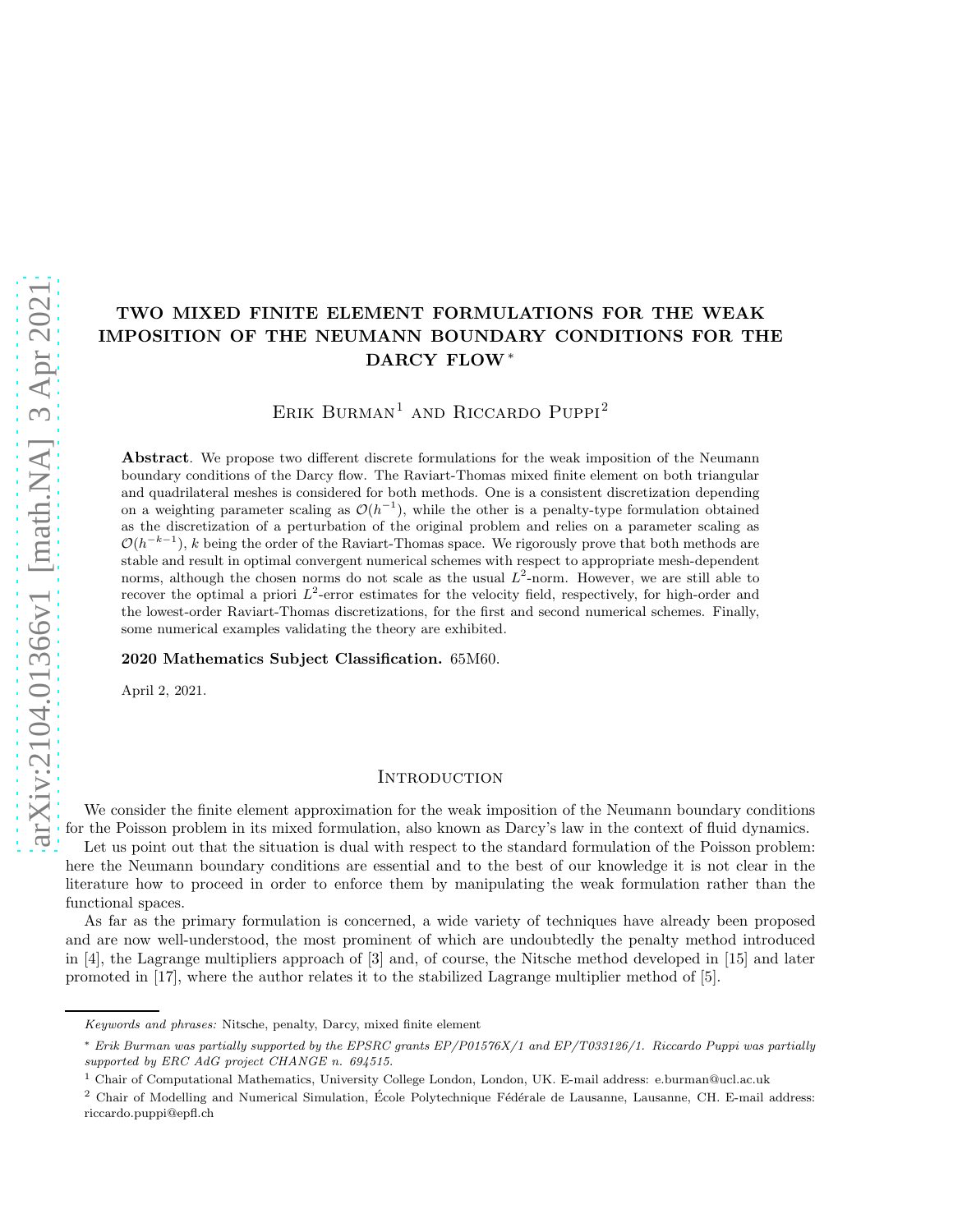In this work two different discrete formulations of the Darcy problem for the weak imposition of the Neumann boundary conditions are provided. Both of them are based on the Raviart-Thomas finite element discretization for triangular and quadrilateral meshes. Let us notice that the two schemes do not add any additional degrees of freedoms and moreover, for simplicity, all dimensionless parameters have been set to 1.

The first formulation is a consistent discretization of the Darcy system, hence it falls into the class of Nitsche-type methods. A weighting parameter scaling as  $\mathcal{O}(h^{-1})$  needs to be introduced. Let us observe that this formulation had already appeared in the literature in [\[9\]](#page-30-5) for the lowest-order Raviart-Thomas element, in the context of incompressible flows in fractured media.

The latter, which is inspired by [\[13\]](#page-30-6) and based on a perturbed variational principle, belongs instead to the family of penalty methods. In this case the penalization parameter scales as  $\mathcal{O}(h^{-k-1})$ , k being the order of the Raviart-Thomas discretization, entailing a much more severe ill-conditioning of the resulting stiffness matrix.

We are able to prove that both formulations are stable and give rise to optimal convergent schemes with respect to suitable mesh-dependent norms, which do not scale as the  $L^2$ -norm as it is customary for the Darcy problem. At this point we are able to demonstrate super convergence results that allow us to find an optimal a priori estimate of the velocity error with respect to the  $L^2$ -norm, respectively, for any higher order Raviart-Thomas discretization combined with the first method and for the lowest order element with the second formulation.

Note that this work should be considered as a preliminary step towards the much more involved situation of an underlying mesh which is not fitted with the boundary of the physical domain [\[7\]](#page-30-7).

Let us briefly sketch the outline of the paper. In the next two sections we introduce, respectively, the strong formulation of the Darcy problem and a singularly perturbed formulation of it, parametrized by  $\varepsilon \geq 0^+$ . For the latter we are able to show that its solution is stable independently of  $\varepsilon$  and that, for  $\varepsilon \to 0^+$ , it converges to the solution of the original problem under some extra regularity assumptions on the data and on the boundary. In the third section the Raviart-Thomas finite element is introduced together with our two discrete formulations, both depending on a mesh-dependent weighting parameter  $\gamma$ . As already mentioned, for the first one,  $\gamma = h^{-1}$ , while for the other  $\gamma = h^{-(k+1)}$ . In section 4 we prove the desired stability estimates, with respect to different mesh-dependent norms, guaranteeing the well-posedness of the associated problems. Then, in section 5, optimal a priori error estimates, in terms of the chosen norms, are demonstrated for the velocity and pressure fields. We demonstrate some super convergent results that enable us, for the two methods, to recover optimality for the  $L^2$ -error of the velocity field as well. Finally, some two-dimensional numerical examples are provided in order to corroborate the theory.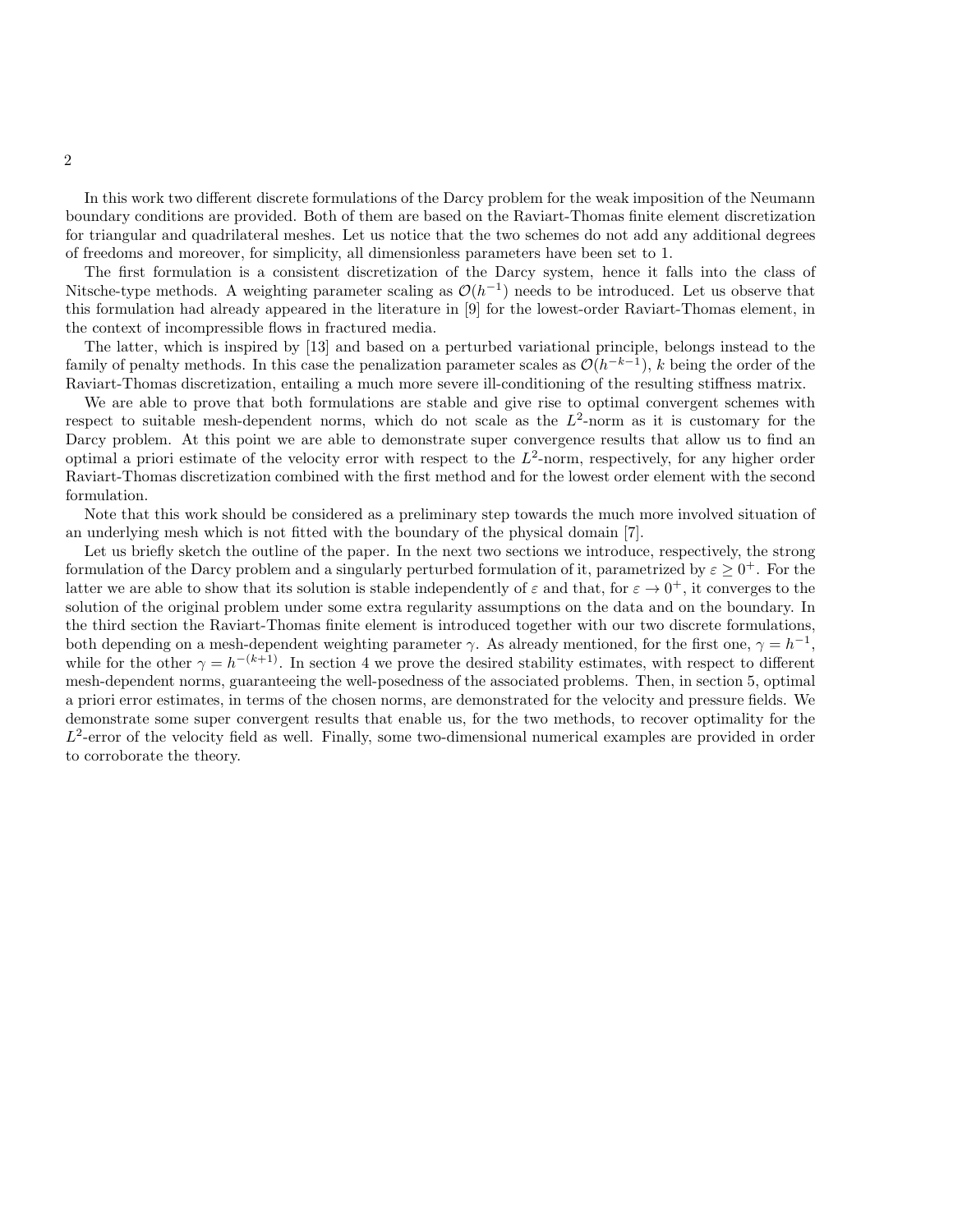## 1. The Darcy problem and its variational formulation

We introduce some useful notations for the forthcoming analysis. Let  $D$  be a Lipschitz-regular domain (subset, open, bounded, connected) of  $\mathbb{R}^d$ ,  $d \in \{2,3\}$ . Standard Sobolev spaces  $H^s(D)$  for any  $s \in \mathbb{R}$  and  $H^t(\gamma)$ for  $t \in [-1,1]$  are defined on the domain D and on a non-empty open subset of its boundary  $\gamma \subset \partial D$ , see [\[1\]](#page-30-8), with the convention  $H^0(D) := L^2(D)$ ,  $H^0(\gamma) := L^2(\gamma)$ . Moreover, we introduce the following usual notations:

 $L_0^2(D) := L^2(D)/\mathbb{R},$  $H_{0,\gamma}(D) := \text{closure of } C^{\infty}_{0,\gamma}(D) \text{ with respect to } ||\cdot||_{H^s(D)} = \{v \in H(D) : v\big|_{\gamma} = 0\},\$  $H_{f,\gamma}(D) := \{ v \in H(D) : v|_{\gamma} = f \},\$  $\boldsymbol{H}^s(D):=(H^s(D))^d\,,\quad \boldsymbol{H}^s_{0,\gamma}(D):=\big(H^s_{0,\gamma}(D)\big)^d\,,\quad \boldsymbol{H}^s_{f,\gamma}(D):=\big(H^s_{f,\gamma}(D)\big)^d\,,\quad \boldsymbol{H}^s(\gamma):=\big(H^t(\gamma)\big)^d\,,$  $H(\text{div}; D) := \{ \mathbf{v} \in H^0(D) : \text{div } \mathbf{v} \in H^0(D) \},\$  $\boldsymbol{H}_{0,\gamma}(\text{div}; D) := \text{closure of } \left(C^{\infty}_{0,\gamma}(D)\right)^d \text{ with respect to } \left\|\cdot\right\|_{H(\text{div}; D)} = \{\mathbf{v} \in \boldsymbol{H}(\text{div}; D) : \mathbf{v} \cdot \mathbf{n}\right|_{\gamma} = 0\},$  $\boldsymbol{H}_{\sigma,\gamma}(\text{div};D) := \n\{\mathbf{v} \in \boldsymbol{H}(\text{div};D) : \mathbf{v} \cdot \mathbf{n} \big|_{\gamma} = \sigma \},$  ${\bm H}^0({\rm div};D):=\!\{{\bf v}\in{\bm H}({\rm div};D):\mathop{\rm div}{\bf v}=0\},$ 

where the divergence operator and the traces on  $\gamma$  are defined in the sense of distributions, see [\[14\]](#page-30-9). For the sake of convenience we are going to employ the same notation |·| for the volume (Lebesgue) and surface (Hausdorff) measures of  $\mathbb{R}^d$ .

We also denote as  $\mathbb{Q}_{r,s,t}$  the vector space of polynomials of degree at most r in the first variable, at most s in the second and at most t in the third one (analogously for th case  $d = 2$ ),  $\mathbb{P}_u$  the vector space of polynomials of degree at most u. For the sake of simplicity of the notation we may write  $\mathbb{Q}_k$  instead of  $\mathbb{Q}_{k,k}$  or  $\mathbb{Q}_{k,k,k}$ .

Note that throughout this document  $C$  will denote generic constants that may change at each occurrence, but that are always independent of the local mesh size.

Let  $\Omega$  be a Lipschitz-regular domain of  $\mathbb{R}^d$ ,  $d \in \{2,3\}$ . We assume its boundary  $\Gamma$  to be partitioned into  $\Gamma = \Gamma_N \cup \Gamma_D$  with  $\Gamma_N \cap \Gamma_D = \emptyset$ . Let us consider the following problem, often associated to a linearized model for the flow of groundwater through our domain  $\Omega$ , here representing a saturated porus medium with permeability  $\kappa$ . Given  $\mathbf{f} \in L^2(\Omega;\mathbb{R}^d)$ ,  $g \in L^2(\Omega)$ ,  $u_N \in H^{-\frac{1}{2}}(\Gamma_N)$ ,  $p_D \in H^{\frac{1}{2}}(\Gamma_D)$ , we look for  $(\mathbf{u}, p) \in H_{u_N, \Gamma_N}(\text{div}; \Omega) \times L^2(\Omega)$ such that

<span id="page-2-0"></span>
$$
\begin{cases}\n\kappa^{-1} \mathbf{u} - \nabla p = \mathbf{f} & \text{in } \Omega, \\
\text{div } \mathbf{u} = g & \text{in } \Omega, \\
\mathbf{u} \cdot \mathbf{n} = u_N & \text{on } \Gamma_N, \\
p = p_D & \text{on } \Gamma_D.\n\end{cases}
$$
\n(1)

The unknowns **u** and p represent, respectively, the seepage velocity and the pressure of the fluid. The first equation of [\(1\)](#page-2-0) is called Darcy law relating the velocity and the pressure gradient of the fluid, the second one expresses mass conservation, the third and the fourth equations are, respectively, a Neumann boundary condition for the velocity field and a *Dirichlet boundary condition* for the pressure. Moreover,  $\kappa \in \mathbb{R}^{d \times d}$  is symmetric positive definite with eigenvalues  $\lambda_i$  such that  $0 < \lambda_{\min} \leq \lambda_i \leq \lambda_{\max} < +\infty$ , for every  $i = 1, \ldots, d$ .

Remark 1.1. Contrary to the case of the Poisson problem, here Dirichlet boundary conditions for the pressure are natural, in the sense that they can be implicitly enforced in the weak formulation of the problem, while Neumann boundary conditions for the velocity are essential, i.e., they are imposed on the functional space. Moreover, let us observe that in the case of purely Neumann boundary conditions, in order to have wellposedness, we have to "filter out" the constant pressures, i.e., the trial and test functions for the pressures are required to lie in  $L_0^2(\Omega)$ , and to impose a compatibility condition on the data:  $\int_{\Gamma} u_N = \int_{\Omega} g$ .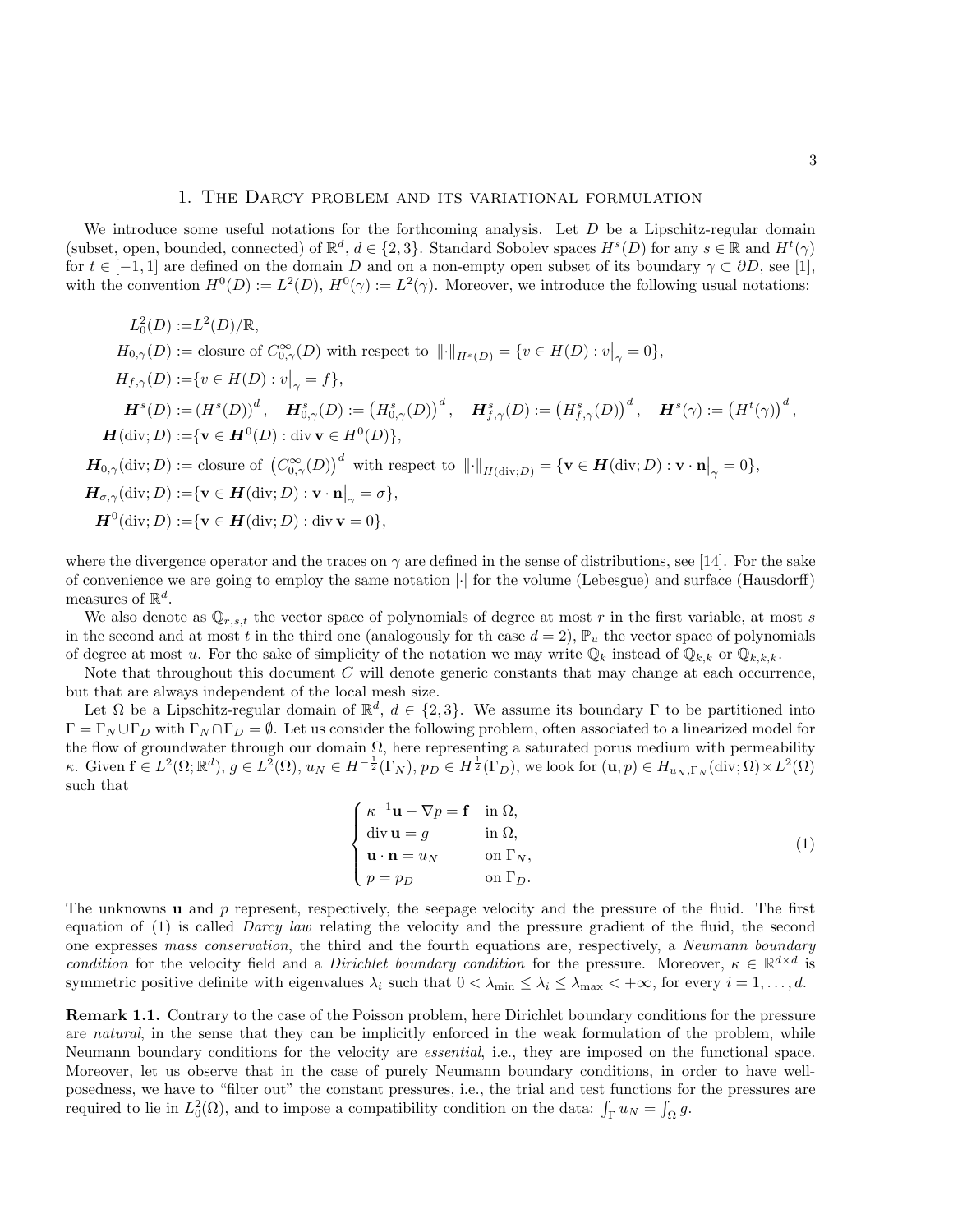# 2. A perturbed formulation

Find  $(\mathbf{u}^{\varepsilon}, p^{\varepsilon}) \in H(\text{div}; \Omega) \times L^2(\Omega)$  such that

<span id="page-3-0"></span>
$$
\begin{cases}\n\kappa^{-1} \mathbf{u}^{\varepsilon} - \nabla p^{\varepsilon} = \mathbf{f} & \text{in } \Omega, \\
\text{div } \mathbf{u}^{\varepsilon} = g & \text{in } \Omega, \\
\varepsilon^{-1} \mathbf{u}^{\varepsilon} \cdot \mathbf{n} = \varepsilon^{-1} u_N - p^{\varepsilon} & \text{on } \Gamma_N, \\
p^{\varepsilon} = p_D & \text{on } \Gamma_D.\n\end{cases}
$$
\n(2)

Note that as  $\varepsilon \to 0^+$  problem [\(2\)](#page-3-0) formally degenerates to [\(1\)](#page-2-0). In this sense (2) is a perturbation of problem (1). In the subsequent analysis we are going to consider, for the sake of simplicity,  $\kappa = I$  the identity matrix.

<span id="page-3-6"></span>**Proposition 2.1.** Let  $(\mathbf{u}^{\varepsilon}, p^{\varepsilon}), (\mathbf{u}, p)$  be respectively the solutions to [\(2\)](#page-3-0) and [\(1\)](#page-2-0), then there exists  $C > 0$  such that

$$
\|\mathbf{u}-\mathbf{u}^{\varepsilon}\|_{L^{2}(\Omega)} \leq C \varepsilon \left( \left\|\text{div}\,\mathbf{f}\right\|_{L^{2}(\Omega)} + \left\|g\right\|_{L^{2}(\Omega)} + \left\|u_{N}\right\|_{H^{-\frac{1}{2}}(\Gamma_{N})} + \left\|p_{D}\right\|_{H^{\frac{1}{2}}(\Gamma_{D})}\right),
$$

provided that  $f \in H(\text{div}; \Omega)$ .

*Proof.* Let us observe that if  $(\mathbf{u}, p)$  and  $(\mathbf{u}^{\varepsilon}, p^{\varepsilon})$  solve, respectively, the problems [\(1\)](#page-2-0) and [\(2\)](#page-3-0), then p and  $p^{\varepsilon}$  are the solutions of

<span id="page-3-1"></span>
$$
\begin{cases}\n-\Delta p = -g + \operatorname{div} \mathbf{f} & \text{in } \Omega, \\
\frac{\partial p}{\partial n} = u_N & \text{on } \Gamma_N, \\
p = p_D & \text{on } \Gamma_D, \\
\begin{cases}\n-\Delta p^{\varepsilon} = -g + \operatorname{div} \mathbf{f} & \text{in } \Omega, \\
\frac{\partial p^{\varepsilon}}{\partial n} + \varepsilon p^{\varepsilon} = u_N & \text{on } \Gamma_N, \\
p^{\varepsilon} = p_D & \text{on } \Gamma_D.\n\end{cases} (3)
$$

Let  $\delta := p - p^{\varepsilon}$ , with p and  $p^{\varepsilon}$  respectively the solutions of [\(3\)](#page-3-1) and [\(4\)](#page-3-2), then  $\delta$  solves

<span id="page-3-4"></span><span id="page-3-3"></span><span id="page-3-2"></span>
$$
\begin{cases}\n-\Delta\delta = 0 & \text{in } \Omega, \\
\delta + \varepsilon^{-1} \frac{\partial \delta}{\partial n} = p & \text{on } \Gamma_N, \\
\delta = 0 & \text{on } \Gamma_D.\n\end{cases}
$$
\n(5)

We rewrite [\(5\)](#page-3-3) in variational form. Find  $\delta \in H^1_{0,\Gamma_D}(\Omega)$  such that

$$
(\nabla \delta, \nabla \varphi)_{\Omega} + \varepsilon \langle \delta, \varphi \rangle_{\Gamma_N} = \varepsilon \langle p, \varphi \rangle_{\Gamma_N} \qquad \forall \varphi \in H^1_{0, \Gamma_D}(\Omega). \tag{6}
$$

From standard theory, [\(6\)](#page-3-4) is well-posed and, in particular, the bilinear form inducing its left hand side is coercive, meaning that

$$
\left\|\delta\right\|_{H^1(\Omega)}^2 \lesssim \left\|\nabla\delta\right\|_{L^2(\Omega)}^2 + \varepsilon \left\|\delta\right\|_{L^2(\Gamma_N)}^2. \tag{7}
$$

By combining [\(6\)](#page-3-4), [\(7\)](#page-3-5), the Cauchy-Schwarz and a standard trace inequality, we get

<span id="page-3-5"></span>
$$
\|\delta\|_{H^1(\Omega)}^2 \lesssim \varepsilon \|p\|_{H^1(\Omega)} \|\delta\|_{H^1(\Omega)}\,. \tag{8}
$$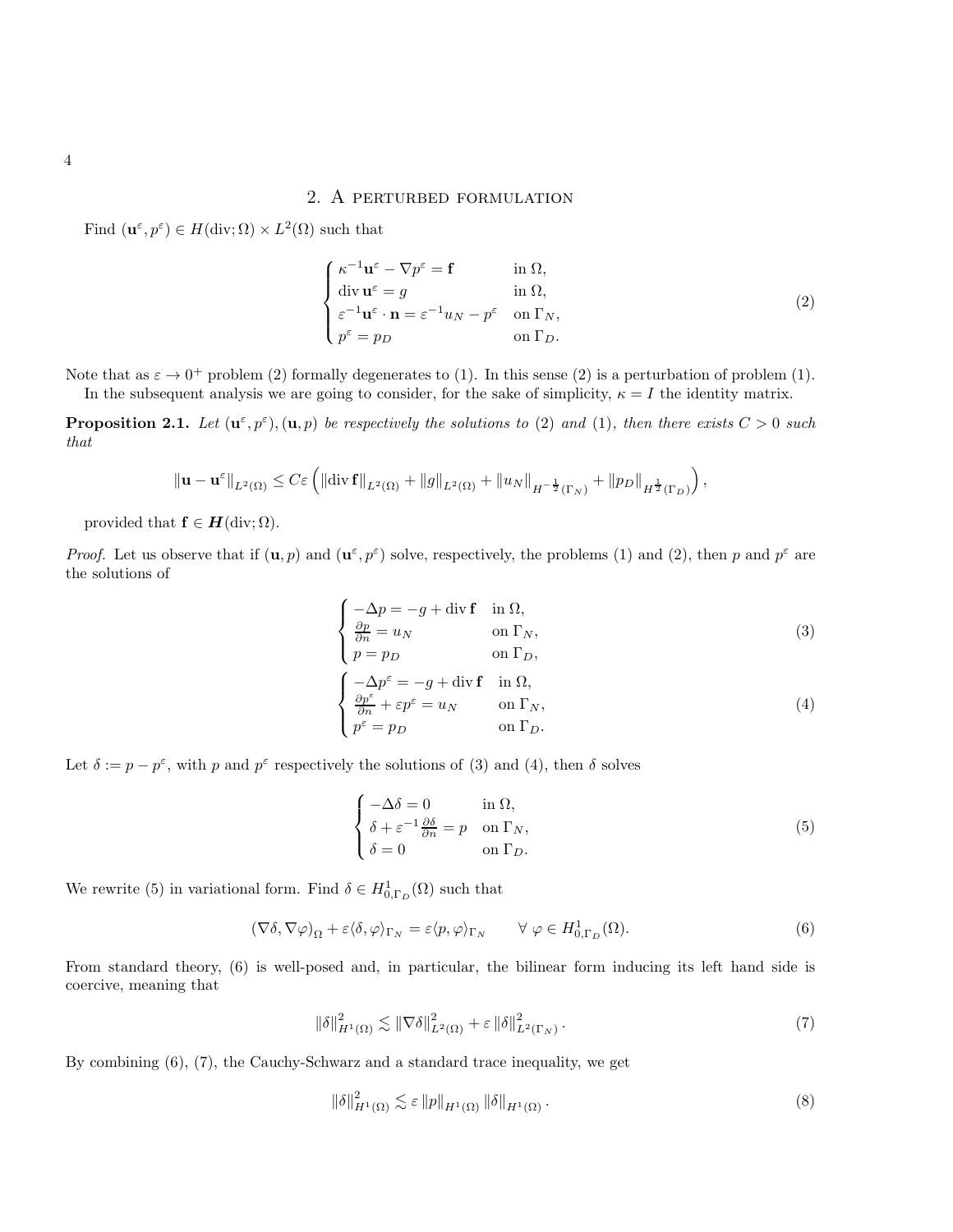On the other hand,  $p$  solves  $(3)$ , hence

$$
\|\delta\|_{H^1(\Omega)}^2 \lesssim \varepsilon \left( \left\| \text{\rm div}\, {\bf f} \right\|_{L^2(\Omega)} + \left\| g \right\|_{L^2(\Omega)} + \left\| u_N \right\|_{H^{-\frac{1}{2}}(\Gamma_N)} + \left\| p_D \right\|_{H^{\frac{1}{2}}(\Gamma_D)} \right) \|\delta\|_{H^1(\Omega)} \,.
$$

Since  $\mathbf{u} - \mathbf{u}^{\varepsilon} = \nabla p + \mathbf{f} - (\nabla p^{\varepsilon} + \mathbf{f}) = \nabla (p - p^{\varepsilon}) = \nabla \delta$ , then we are done.

In order to avoid technicalities, let us assume  $\Omega$  to be a convex domain with a  $C^2$  boundary and the Neumann data to be homogeneous.

<span id="page-4-2"></span>**Proposition 2.2.** Let  $(\mathbf{u}^{\varepsilon}, p^{\varepsilon})$  be the solution of [\(2\)](#page-3-0) and suppose that  $\Omega$  is convex,  $\Gamma$  is  $C^2$  and  $u_N = 0$ . Then there exists  $C > 0$ , independent of  $\varepsilon$ , such that

$$
\|\mathbf{u}^{\varepsilon}\|_{H^{1}(\Omega)} \leq C\left(\|\mathbf{f}\|_{H^{1}(\Omega)} + \|g\|_{L^{2}(\Omega)}\right),\tag{9}
$$

provide that  $f \in H^1(\Omega)$ .

Proof. As before, let us consider an equivalent formulation for [\(2\)](#page-3-0) and, without loss of generality, put ourselves in the pure Neumann case  $\Gamma = \Gamma_N$ . We observe that  $(\mathbf{u}^\varepsilon, p^\varepsilon)$  is the solution to [\(2\)](#page-3-0) if and only if  $p^\varepsilon$  solves

$$
\begin{cases}\n-\Delta p^{\varepsilon} = -g + \operatorname{div} \mathbf{f} & \text{in } \Omega, \\
\frac{\partial p^{\varepsilon}}{\partial n} + \varepsilon p^{\varepsilon} = 0 & \text{on } \Gamma.\n\end{cases}
$$
\n(10)

Let us recall that given  $\mathbf{w} : \Omega \to \mathbb{R}^d$  and  $\varphi : \Omega \to \mathbb{R}$ , the following decompositions hold in an open neighborhood of the boundary

<span id="page-4-0"></span>
$$
\mathbf{w} = \mathbf{w}_T + w_n \mathbf{n}, \qquad \nabla \varphi = \nabla_T \varphi + \frac{\partial \varphi}{\partial n} \mathbf{n},
$$

 $\mathbf{w}_T$  and  $w_n$  being, respectively, the tangent and normal components of **w**. The operator  $\nabla_T : H^1(\Gamma) \to L^2_T(\Gamma)$ is the tangential gradient and can be defined as in [\[14\]](#page-30-9). Theorem 3.1.1.1 in [\[11\]](#page-30-10) states that if  $\Omega$  is open, bounded with  $\Gamma$  of class  $C^2$ , then every  $\mathbf{v} \in \mathbf{H}^1(\Omega)$  satisfies

$$
\|\text{div }\mathbf{v}\|_{L^2(\Omega)}^2 - \sum_{i,j=1}^d (D_j v_i, D_i v_j)_{\Omega} = -2\langle \mathbf{v}_T, \nabla_T v_n \rangle_{\Gamma} - \int_{\Gamma} \{ (\text{tr }\mathcal{B}) v_n^2 + \mathcal{B}(\mathbf{v}_T, \mathbf{v}_T) \},\tag{11}
$$

 $\mathcal{B}(\cdot, \cdot)$  being the second fundamental quadratic form associated to Γ and tr B its trace, see [\[11\]](#page-30-10) for the definitions. Let us apply [\(11\)](#page-4-0) to  $\mathbf{v} = \nabla p^{\varepsilon}$ . We have

$$
\|\Delta p^{\varepsilon}\|_{L^{2}(\Omega)}^{2} - \sum_{i,j=1}^{d} \int_{\Omega} \left| D_{x_{i}x_{j}}^{2} p^{\varepsilon} \right|^{2} \geq -2\langle \nabla_{T} p^{\varepsilon}, \nabla_{T} \frac{\partial p^{\varepsilon}}{\partial n} \rangle_{\Gamma},\tag{12}
$$

since

$$
-\int_{\Gamma} \mathcal{B}(\nabla_T p^{\varepsilon}, \nabla_T p^{\varepsilon}) \ge 0, \qquad -\int_{\Gamma} (\operatorname{tr} \mathcal{B}) \frac{\partial p^{\varepsilon}}{\partial n}^2 \ge 0,
$$

having used the non-positiveness of B due to the convexity of  $\Omega$  (see [\[11\]](#page-30-10)). Moreover, the boundary conditions of [\(2\)](#page-3-0) imply

<span id="page-4-1"></span>
$$
-2\langle \nabla_T p^\varepsilon,\nabla_T \frac{\partial p^\varepsilon}{\partial n} \rangle_\Gamma = 2\varepsilon \left\lVert \nabla_T p^\varepsilon \right\rVert_{L^2(\Gamma)}^2,
$$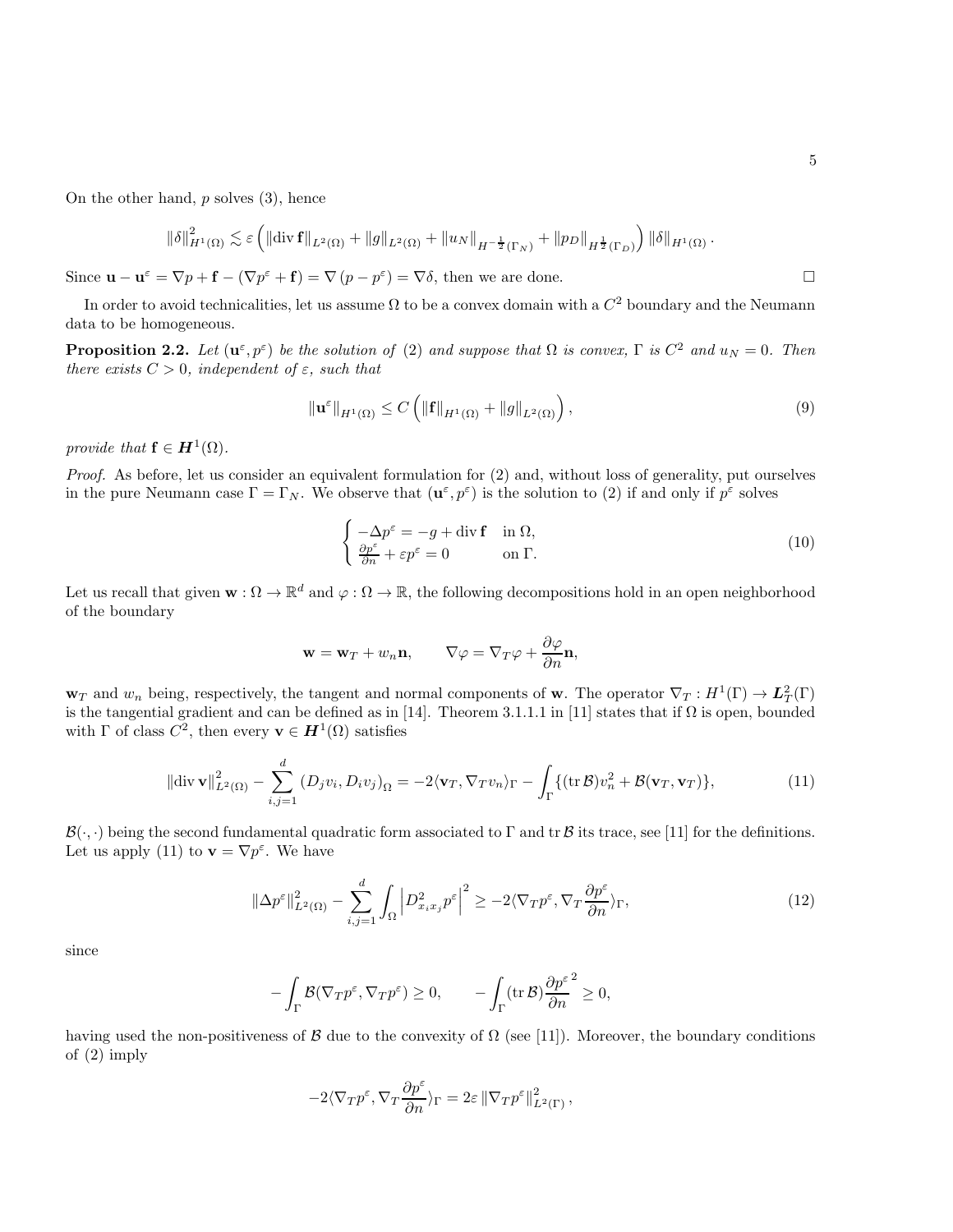hence [\(12\)](#page-4-1) in turn implies

$$
\sum_{i,j=1}^d \int_{\Omega} \left| D^2_{x_ix_j} p^{\varepsilon} \right|^2 \leq \left\| \Delta p^{\varepsilon} \right\|_{L^2(\Omega)}^2 - 2\varepsilon \left\| \nabla_T p^{\varepsilon} \right\|_{L^2(\Gamma)}^2,
$$

and, in particular,

$$
\sum_{i,j=1}^d \int_{\Omega} \left| D^2_{x_i x_j} p^{\varepsilon} \right|^2 \leq \left\| \Delta p^{\varepsilon} \right\|_{L^2(\Omega)}^2.
$$

Let us bound the other terms which are part of  $||p^{\varepsilon}||_{H^{2}(\Omega)}$ . Green formula states

$$
-\left(\Delta p^\varepsilon, p^\varepsilon\right)_\Omega=\|\nabla p^\varepsilon\|_{L^2(\Omega)}^2-\langle \frac{\partial p^\varepsilon}{\partial n} p^\varepsilon\rangle_\Gamma,
$$

so that, using the boundary conditions of [\(2\)](#page-3-0),

$$
\begin{split} \left\|\nabla p^{\varepsilon}\right\|^{2}_{L^{2}(\Omega)}&=-\left(\Delta p^{\varepsilon},p^{\varepsilon}\right)_{\Omega}+\langle\frac{\partial p^{\varepsilon}}{\partial n},p^{\varepsilon}\rangle_{\Gamma}=-\left(\Delta p^{\varepsilon},p^{\varepsilon}\right)_{\Omega}-\langle\varepsilon p^{\varepsilon},p^{\varepsilon}\rangle_{\Gamma} \\ &\leq\left\|-\Delta p^{\varepsilon}\right\|_{L^{2}(\Omega)}\left\|p^{\varepsilon}\right\|_{L^{2}(\Omega)}-\varepsilon\left\|p^{\varepsilon}\right\|^{2}_{L^{2}(\Gamma)}, \end{split}
$$

implying

<span id="page-5-0"></span>
$$
\|\nabla p^{\varepsilon}\|_{L^2(\Omega)}^2 \le \|\Delta p^{\varepsilon}\|_{L^2(\Omega)} \|p^{\varepsilon}\|_{L^2(\Omega)}.
$$
\n(13)

Because of the compatibility condition on the data when  $\Gamma = \Gamma_N,$  we have

$$
\int_{\Gamma} p^{\varepsilon} = \varepsilon^{-1} \left( \int_{\Gamma} u_N - \int_{\Gamma} \frac{\partial p^{\varepsilon}}{\partial n} \right) = \varepsilon^{-1} \left( \int_{\Gamma} u_N - \int_{\Omega} \operatorname{div} \mathbf{u}^{\varepsilon} \right) = \varepsilon^{-1} \left( \int_{\Gamma} u_N - \int_{\Omega} g \right) = 0,
$$

hence, using the Friedrichs inequality,

$$
\|p^{\varepsilon}\|_{L^{2}(\Omega)} \leq C \left( \|\nabla p^{\varepsilon}\|_{L^{2}(\Omega)} + \int_{\Gamma} p^{\varepsilon} \right) = C \left\|\nabla p^{\varepsilon}\right\|_{L^{2}(\Omega)}.
$$
\n(14)

Combining [\(13\)](#page-5-0) and [\(14\)](#page-5-1), we obtain

$$
\left\|\nabla p^{\varepsilon}\right\|_{L^2(\Omega)}^2 \leq C \left\|\Delta p^{\varepsilon}\right\|_{L^2(\Omega)} \left\|\nabla p^{\varepsilon}\right\|_{L^2(\Omega)},
$$

so that

<span id="page-5-1"></span>
$$
\|\nabla p^{\varepsilon}\|_{L^2(\Omega)} \leq C \,\|\Delta p^{\varepsilon}\|_{L^2(\Omega)}\,.
$$

Hence,

$$
\|p^{\varepsilon}\|_{H^{2}(\Omega)} \leq \|p^{\varepsilon}\|_{L^{2}(\Omega)} + \|\nabla p^{\varepsilon}\|_{L^{2}(\Omega)} + \left(\sum_{i,j=1}^{d} \int_{\Omega} \left|D_{x_{i},x_{j}}^{2} p^{\varepsilon}\right|^{2}\right)^{\frac{1}{2}} \leq C \left\|\nabla p^{\varepsilon}\right\|_{L^{2}(\Omega)} + \left\|\Delta p^{\varepsilon}\right\|_{L^{2}(\Omega)} \tag{15}
$$

$$
\leq C \left\|\Delta p^{\varepsilon}\right\|_{L^{2}(\Omega)} \leq C \left(\left\|\text{div}\,\mathbf{f}\right\|_{L^{2}(\Omega)} + \left\|g\right\|_{L^{2}(\Omega)}\right).
$$

6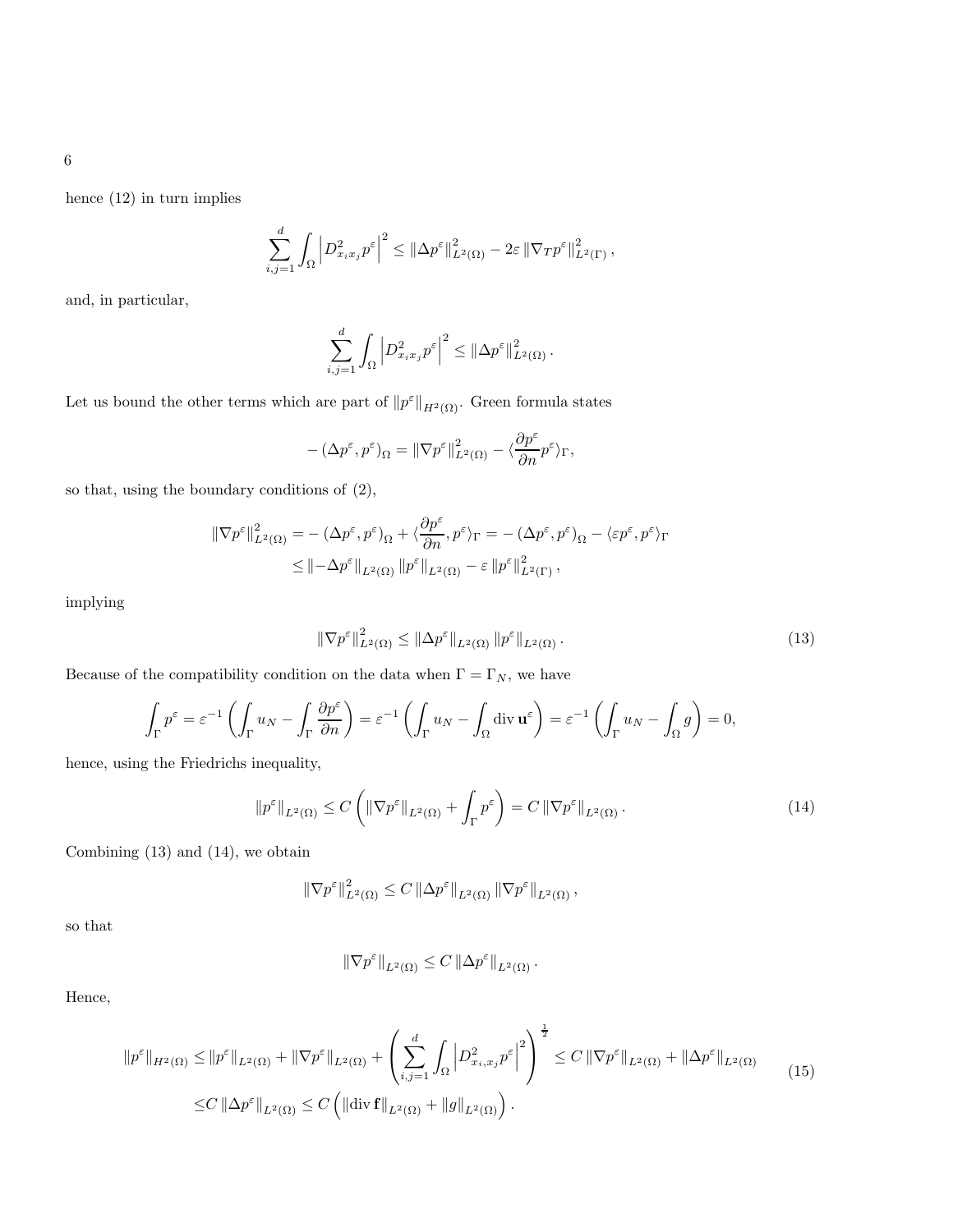Finally, using the relation  $u^{\varepsilon} = \nabla p^{\varepsilon} + \mathbf{f}$ , it holds

$$
\|\mathbf{u}^{\varepsilon}\|_{H^{1}(\Omega)} \leq \|\nabla p^{\varepsilon}\|_{H^{1}(\Omega)} + \|\mathbf{f}\|_{H^{1}(\Omega)} \leq \|p^{\varepsilon}\|_{H^{2}(\Omega)} + \|\mathbf{f}\|_{H^{1}(\Omega)}
$$
  
\n
$$
\leq C \left( \|\text{div } \mathbf{f}\|_{L^{2}(\Omega)} + \|g\|_{L^{2}(\Omega)} \right) + \|\mathbf{f}\|_{H^{1}(\Omega)}
$$
  
\n
$$
\leq C \left( \|\mathbf{f}\|_{H^{1}(\Omega)} + \|g\|_{L^{2}(\Omega)} \right).
$$

<span id="page-6-0"></span>**Remark 2.3.** Let us point out that the statement of Proposition [2.2](#page-4-2) holds true when  $\Omega$  is convex with a Lipschitz polygonal boundary Γ. We refer the interested reader to Remark 3.2.4.6 of [\[11\]](#page-30-10).

#### 3. The finite element discretization

<span id="page-6-1"></span>Let  $(\mathcal{T}_h)_{h>0}$  denote a family of triangular or quadrilateral meshes of  $\Omega$ . It will be useful to partition the collection of edges (or faces if  $d = 3$ )  $\mathcal{F}_h$  of  $\mathcal{T}_h$  into three collections: the internal ones  $\mathcal{F}_h^i$  and the ones lying on  $\Gamma_N$  and on  $\Gamma_D$ , grouped respectively in  $\mathcal{F}_{\hat{n}}^{\hat{\theta}}(\Gamma_N)$  and  $\mathcal{F}_{\hat{n}}^{\hat{\theta}}(\Gamma_D)$ ,  $\mathcal{F}_{\hat{n}}^{\hat{\theta}} = \mathcal{F}_{\hat{n}}^{\hat{\theta}}(\Gamma_N) \cup \mathcal{F}_{\hat{n}}^{\hat{\theta}}(\Gamma_D)$ . For every  $K \in \mathcal{T}_h$ ,  $h > 0$ , let  $h_K := \text{diam}(K)$  and  $h := \max_{K \in \mathcal{T}_h} h_K$ . We assume the mesh to be *shape-regular*, i.e., there exists  $\sigma > 0$ , independent of h, such that  $\max_{K \in \mathcal{T}_h} \frac{h_K}{\rho_K} \leq \sigma$ ,  $\rho_K$  being the diameter of the largest ball inscribed in K. Moreover,  $\mathcal{T}_h$  is supposed to be *quasi-uniform* in the sense that there exists  $\tau > 0$ , independent of h, such that  $\min_{K \in \mathcal{T}_h} h_K \geq \tau h$ . Let  $\varphi : \Omega \to \mathbb{R}$  be smooth enough so that for every  $K \in \mathcal{T}_h$  its restriction  $\varphi|_K$  can be extended up to the boundary  $\partial K$ . Then, for all  $f \in \mathcal{F}_h^i$  and a.e.  $x \in f$ , we define the *jump* of  $\varphi$  as

$$
[\varphi]_f(x):=\varphi\big|_{K_1}(x)-\varphi\big|_{K_2}(x),
$$

where  $f = \partial K_1 \cap \partial K_2$ . We may remove the subscript f when it is clear from the context to which facet (edge if  $d = 2$ , face if  $d = 3$ ) we refer to.

In order to discretize problem [\(1\)](#page-2-0), we need to choose a suitable couple of subspaces  $V_h \subset H(\text{div}; \Omega)$  and  $Q_h \subset L^2(\Omega)$ . In the following,  $\hat{K}$  will be our *reference element*, and, according to the type of mesh employed, it will be either the unit d-simplex, i.e., the triangle of vertices  $(0,0), (1,0), (0,1)$ , or the unit d-cube  $[0,1]^d$ .

For the triangular meshes, the Raviart-Thomas finite element on  $\hat{K}$  is

$$
\mathbb{RT}_k(\widehat{K}) := \left(\mathbb{P}_k(\widehat{K})\right)^d \oplus \boldsymbol{x} \widetilde{\mathbb{P}}_k(\widehat{K}),
$$

while, in the case of quadrilaterals, it reads as follows (see, for instance, [\[2\]](#page-30-11)):

$$
\mathbb{RT}_k(\widehat{K}) := \begin{cases} \mathbb{Q}_{k+1,k}(\widehat{K}) \times \mathbb{Q}_{k,k+1}(\widehat{K}) & \text{if } d = 2, \\ \mathbb{Q}_{k+1,k,k}(\widehat{K}) \times \mathbb{Q}_{k,k+1,k}(\widehat{K}) \times \mathbb{Q}_{k,k,k+1}(\widehat{K}) & \text{if } d = 3. \end{cases}
$$

We map the reference element to a general  $K \in \mathcal{T}_h$  via the *affine map*  $F_K : K \to K$ ,  $F_K(\hat{x}) := B_K\hat{x} + b_K$ , where  $B_K \subset \mathbb{R}^{d \times d}$  is discussed and investigated in the solution of  $K$ .  $B_K \in \mathbb{R}^{d \times d}$  is diagonal and invertible, and  $b_K \in \mathbb{R}^d$ . For  $H(\text{div};\Omega)$ , the natural way to transform functions from  $\hat{K}$  to K is through the *Piola transform*. Namely, given  $\hat{\mathbf{u}} : \hat{K} \to \mathbb{R}^d$ , we define  $\mathbf{u} = \mathcal{P}_K \hat{\mathbf{u}} : K \to \mathbb{R}^d$  by

$$
\mathbf{u}(x) = \mathcal{P}_K \widehat{\mathbf{u}}(x) := \left| \det \left( B_K \right) \right|^{-1} B_K \widehat{\mathbf{u}}(\widehat{x}), \qquad \text{where} \qquad \widehat{x} = B_K^{-1} \left( x - b_K \right).
$$

 $\Box$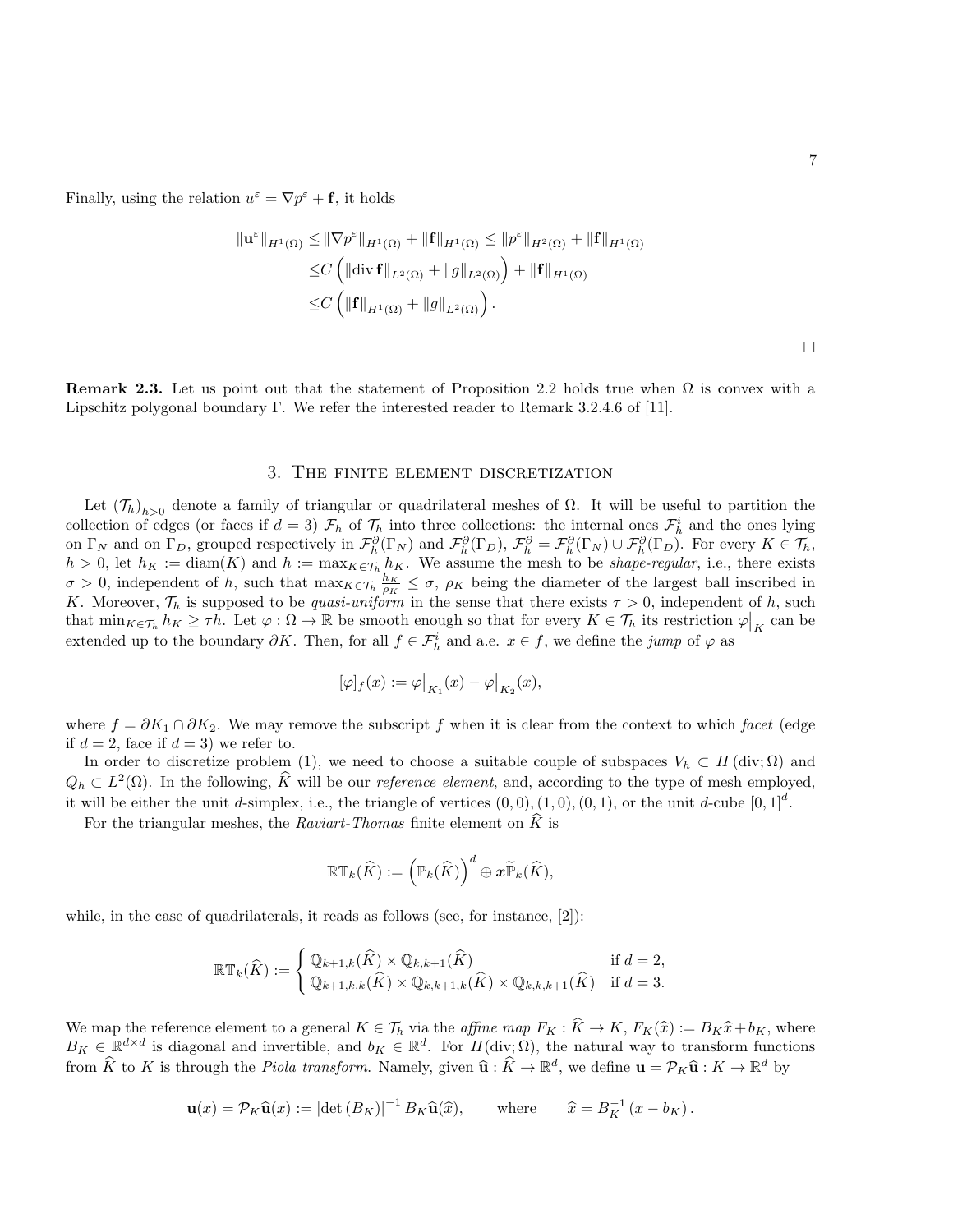For functions in  $L^2(\Omega)$ , we just compose them with the affine map, namely  $\hat{q} : \hat{K} \to \mathbb{R}$  is transformed to  $q = \hat{q} \circ F_K^{-1} : K \to \mathbb{R}$ . In this way, we can define the finite-dimensional subspaces:

$$
V_h := \{ \mathbf{v}_h \in H(\text{div}; \Omega) : \mathbf{v}_h \big|_K \in \mathbb{RT}_k(K) \quad \forall \ K \in \mathcal{T}_h \},
$$
  
\n
$$
Q_h := \{ q_h \in L^2(\Omega) : q_h \big|_K \circ F_K \in \mathbb{P}_k(K) \quad \forall \ K \in \mathcal{T}_h \}, \qquad \text{for triangles,}
$$
  
\n
$$
Q_h := \{ q_h \in L^2(\Omega) : q_h \big|_K \circ F_K \in \mathbb{Q}_k(K) \quad \forall \ K \in \mathcal{T}_h \}, \qquad \text{for quadrilaterals,}
$$

where  $\mathbb{RT}_k(K) := \{ \mathcal{P}_K \widehat{\mathbf{w}}_h : \widehat{\mathbf{w}}_h \in \mathbb{RT}_k(\widehat{K}) \}.$  Remember that in the pure Neumann case, i.e.,  $\Gamma = \Gamma_N$ , we have to filter out constant discrete pressures by imposing the zero average constraint to the space  $Q_h$ . Let us construct the interpolation operator onto the discrete velocities  $r_h: \prod_{K \in \mathcal{T}_h} H^s(K^{\text{o}}) \to V_h$ , by gluing together the local interpolation operators  $r_K: \mathbf{H}^s(K^{\text{o}}) \to \mathbb{RT}_k(K)$ ,  $s > \frac{1}{2}$ ,  $K^{\text{o}}$  denoting the interior of K, and using the natural degrees of freedom of the Raviart-Thomas finite element. For every  $\mathbf{v} \in \mathbf{H}^s(K^{\text{o}}), s > \frac{1}{2}, r_K$  is uniquely defined by:

$$
\begin{cases} \langle r_K \mathbf{v} \cdot \mathbf{n}_e, q_h \rangle_f = \langle \mathbf{v} \cdot \mathbf{n}_e, q_h \rangle_f & \forall q_h \in \Psi_k(f), \\ (r_K \mathbf{v}, \mathbf{w}_h)_K = (\mathbf{v}, \mathbf{w}_h)_K & \forall \mathbf{w}_h \in \Psi_k(K) \quad \text{if } k > 0, \end{cases}
$$

where, for triangles,

$$
\Psi_k(K) := (\mathbb{P}_{k-1}(K))^d, \qquad \Psi_k(f) := \mathbb{P}_k(f),
$$

and, for quadrilaterals,

$$
\Psi_k(K) := \begin{cases} \mathbb{Q}_{k-1,k}(K) \times \mathbb{Q}_{k,k-1}(K) & \text{if } d = 2, \\ \mathbb{Q}_{k-1,k,k}(K) \times \mathbb{Q}_{k,k-1,k}(K) \times \mathbb{Q}_{k,k,k-1}(K) & \text{if } d = 3, \end{cases} \qquad \Psi_k(f) := \begin{cases} \mathbb{P}_k(f) & \text{if } d = 2, \\ \mathbb{Q}_k(f) & \text{if } d = 3, \end{cases}
$$

for all facets f and triangles or quadrilaterals K of  $\mathcal{T}_h$ . The natural choice in order to interpolate onto  $Q_h$ is to employ an elementwise  $L^2$ -orthogonal projection, i.e.,  $\Pi_h : L^2(\Omega) \to Q_h$  such that for every  $K \in \mathcal{T}_h$ ,  $\Pi_h\big|_K := \Pi_K$ , where for  $\xi \in L^2(\Omega)$ ,

$$
(\Pi_K \xi, q_h)_K = (\xi, q_h)_K \qquad \forall \ q_h \in Q_h.
$$

for every  $K \in \mathcal{T}_h$ .

Remark 3.1. It is worth mentioning that the following numerical analysis remains valid if we employ another H(div)-conforming discretization instead, such as the so-called Brezzi-Douglas-Marini mixed element [\[6\]](#page-30-12).

<span id="page-7-0"></span>Proposition 3.2. The following diagram commutes:

$$
H(\text{div}; \Omega) \cap \prod_{K \in \mathcal{T}_h} \mathbf{H}^s(K^{\text{o}}) \xrightarrow{\text{div}} L^2(\Omega)
$$
  

$$
\downarrow r_h \qquad \qquad \downarrow \text{u}_h
$$
  

$$
V_h \xrightarrow{\text{div}} Q_h.
$$
 (16)

In particular, it holds

$$
\operatorname{div} V_h = Q_h.
$$

*Proof.* For the commutative diagram note that, for every  $\mathbf{v} \in H(\text{div}; \Omega) \cap \prod_{K \in \mathcal{T}_h} H^s(K^{\text{o}})$ , it holds

$$
\begin{split} (\Pi_h \operatorname{div} \mathbf{v}, \varphi_h)_K &= (\operatorname{div} \mathbf{v}, \varphi_h)_K = -\left(\mathbf{v}, \nabla \varphi_h\right)_K + \langle \varphi_h, \mathbf{v} \cdot \mathbf{n} \rangle_{\partial K} \\ &= -\left(r_h \mathbf{v}, \nabla \varphi_h\right)_K + \langle \varphi_h, r_h \mathbf{v} \cdot \mathbf{n} \rangle_{\partial K} = (\operatorname{div} r_h \mathbf{v}, \varphi_h)_K \qquad \forall \; \varphi_h \in \mathbb{P}_k(K) \; (\text{resp. } \mathbb{Q}_k(K)). \end{split}
$$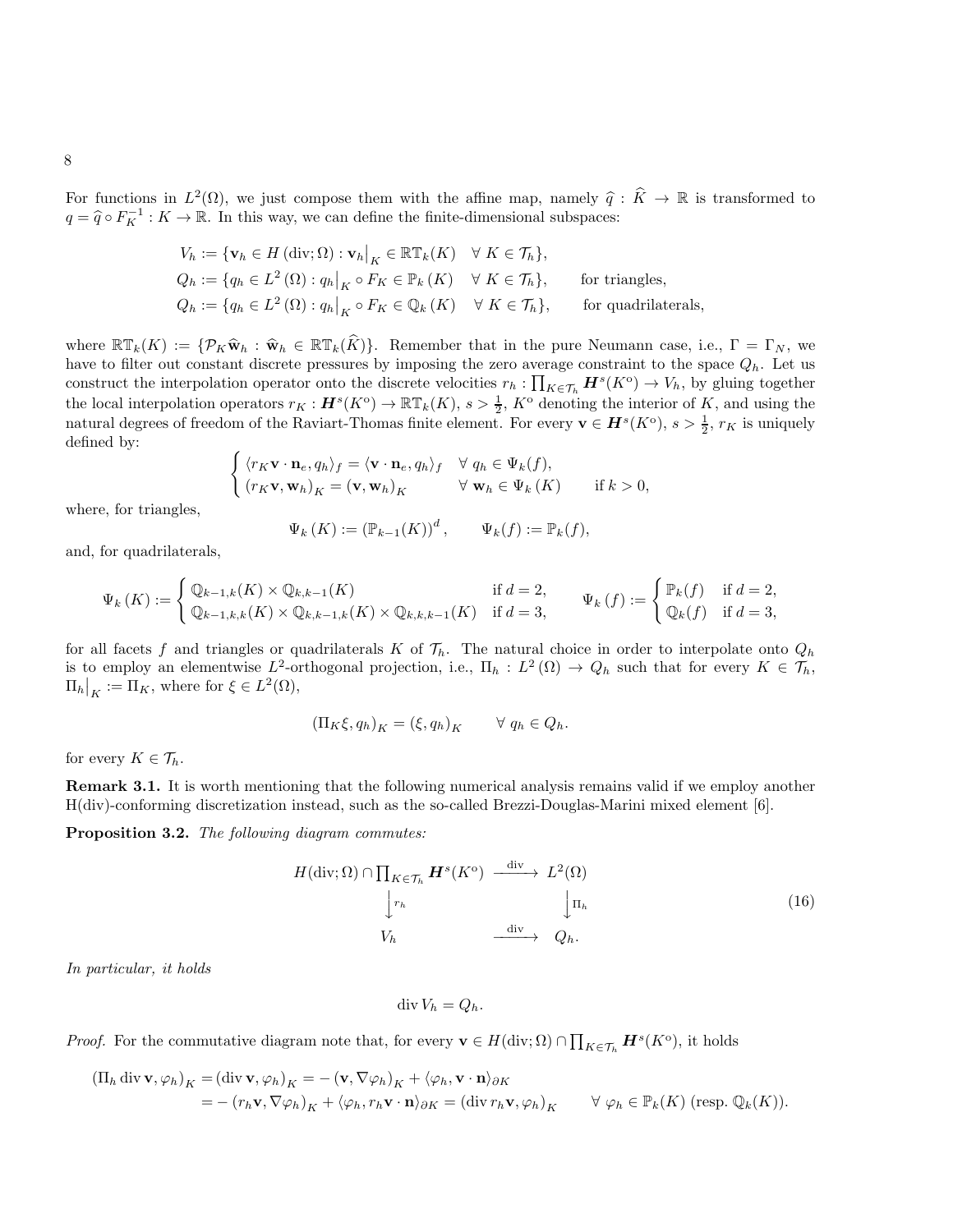<span id="page-8-3"></span><span id="page-8-2"></span><span id="page-8-1"></span> $\Box$ 

A direct calculation readily shows the inclusion div  $V_h \subseteq Q_h$ . Let us prove the other one. Let  $q_h \in Q_h$ , then, by the surjectivity of div :  $\mathbf{H}^1(\Omega) \to L^2(\Omega)$  [\[6\]](#page-30-12), there exists  $\mathbf{v} \in H(\text{div}; \Omega) \cap \prod_{K \in \mathcal{T}_h} \mathbf{H}^s(K^{\text{o}}) \subseteq \mathbf{H}^1(\Omega)$  such that div  $\mathbf{v} = q_h$ . Let us define  $\mathbf{v}_h := r_h \mathbf{v}$ . Thanks to the commutativity diagram we have div  $\mathbf{v}_h = q_h$ .

We are now ready to introduce the discrete formulations we want to analyze.

#### 3.0.1. First formulation

Find  $(\mathbf{u}_h, p_h) \in V_h \times Q_h$  such that

$$
\begin{cases} a_h(\mathbf{u}_h, \mathbf{v}_h) + b_1(\mathbf{v}_h, p_h) = (\mathbf{f}, \mathbf{v}_h)_{\Omega} + h^{-1} \langle u_N, \mathbf{v}_h \cdot \mathbf{n} \rangle_{\Gamma_N} + \langle p_D, \mathbf{v}_h \cdot \mathbf{n} \rangle_{\Gamma_D} & \forall \mathbf{v}_h \in V_h, \\ b_m(\mathbf{u}_h, q_h) = (g, q_h)_{\Omega} - m \langle q_h, u_N \rangle_{\Gamma_N} & \forall q_h \in Q_h, \\ \end{cases}
$$
(17)

where  $m \in \{0, 1\}$ . Here,

$$
a_h(\mathbf{u}_h, \mathbf{v}_h) := (\mathbf{u}_h, \mathbf{v}_h)_{\Omega} + h^{-1} \langle \mathbf{u}_h \cdot \mathbf{n}, \mathbf{v}_h \cdot \mathbf{n} \rangle_{\Gamma_N} \qquad \forall \mathbf{u}_h, \mathbf{v}_h \in V_h,
$$
\n(18)

<span id="page-8-0"></span>
$$
b_m(\mathbf{u}_h, p_h) := (p_h, \operatorname{div} \mathbf{u}_h)_{\Omega} - m \langle p_h, \mathbf{u}_h \cdot \mathbf{n} \rangle_{\Gamma_N} \qquad \forall \mathbf{u}_h \in V_h, p_h \in Q_h.
$$
 (19)

In what follows just the analysis for the symmetric case  $m = 1$  will be presented, however numerical results will be provided for the case  $m = 0$  as well.

### 3.0.2. Second formulation

Find  $(\mathbf{u}_h, p_h) \in V_h \times Q_h$  such that

$$
\begin{cases} a_{\varepsilon}(\mathbf{u}_h, \mathbf{v}_h) + b_0(\mathbf{v}_h, p_h) = (\mathbf{f}, \mathbf{v}_h)_{\Omega} + \langle \varepsilon^{-1} u_N, \mathbf{v}_h \cdot \mathbf{n} \rangle_{\Gamma_N} + \langle p_D, \mathbf{v}_h \cdot \mathbf{n} \rangle_{\Gamma_D} & \forall \mathbf{v}_h \in V_h, \\ b_0(\mathbf{u}_h, q_h) = (g, q_h)_{\Omega} & \forall q_h \in Q_h. \end{cases}
$$
(20)

where

$$
a_{\varepsilon}(\mathbf{u}_h, \mathbf{v}_h) := (\mathbf{u}_h, \mathbf{v}_h)_{\Omega} + \varepsilon^{-1} \langle \mathbf{u}_h \cdot \mathbf{n}, \mathbf{v}_h \cdot \mathbf{n} \rangle_{\Gamma_N} \qquad \forall \mathbf{u}_h, \mathbf{v}_h \in V_h.
$$

**Remark 3.3.** Let us observe that the non-symmetric version of problem [\(17\)](#page-8-0), i.e., with  $m = 0$ , and formula-tion [\(20\)](#page-8-1), thanks to Proposition [3.2](#page-7-0) allows for a *weakly divergence-free* numerical solution  $\mathbf{u}_h$ , namely div  $\mathbf{u}_h = 0$ in the sense of  $L^2$ , provided that the right hand side g vanishes.

Lemma 3.4. Formulations [\(17\)](#page-8-0) and [\(20\)](#page-8-1) are consistent discretizations of [\(1\)](#page-2-0) and [\(2\)](#page-3-0) respectively.

*Proof.* It is clear that [\(17\)](#page-8-0) is a consistent discetization of [\(1\)](#page-2-0). Let  $(\mathbf{u}^{\varepsilon}, p^{\varepsilon})$  be the solution to [\(2\)](#page-3-0). Of course, we have

$$
b_0(\mathbf{u}^\varepsilon, q_h) = (g, q_h) \qquad \forall \ q_h \in Q_h.
$$

By integrating by parts the first equation of [\(2\)](#page-3-0), we obtain

$$
(\mathbf{u}^{\varepsilon}, \mathbf{v}_h)_{\Omega} + b_0(\mathbf{v}_h, p^{\varepsilon}) - \langle p^{\varepsilon}, \mathbf{v}_h \cdot \mathbf{n} \rangle_{\Gamma_N} = (\mathbf{f}, \mathbf{v}_h)_{\Omega} + \langle p_D, \mathbf{v}_h \cdot \mathbf{n} \rangle_{\Gamma_D} \qquad \forall \mathbf{v}_h \in V_h.
$$
 (21)

By performing static condensation of the multiplier from the boundary conditions, we obtain

$$
p^{\varepsilon} = \varepsilon^{-1} (\mathbf{u}_N - \mathbf{u}^{\varepsilon} \cdot \mathbf{n}) \qquad \text{on } \Gamma_N. \tag{22}
$$

Substituting [\(22\)](#page-8-2) back into [\(21\)](#page-8-3), we obtain

$$
a_{\varepsilon}(\mathbf{u}^{\varepsilon}, \mathbf{v}_h) + b_0(\mathbf{v}_h, p^{\varepsilon}) = (\mathbf{f}, \mathbf{v}_h)_{\Omega} + \langle \varepsilon^{-1} \mathbf{u}_N, \mathbf{v}_h \cdot \mathbf{n} \rangle_{\Gamma_N} + \langle p_D, \mathbf{v}_h \cdot \mathbf{n} \rangle_{\Gamma_D} \qquad \forall \mathbf{v}_h \in V_h.
$$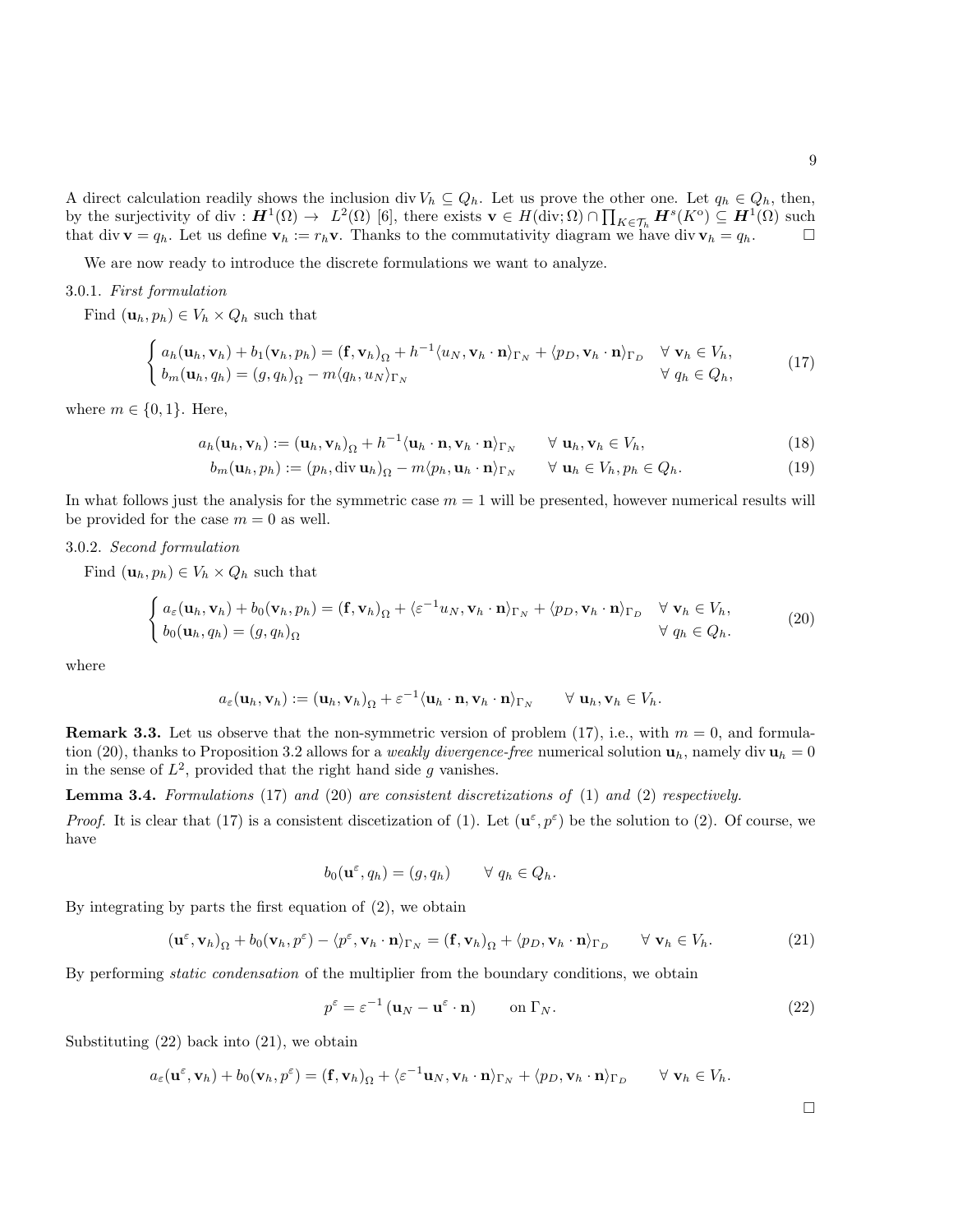For the numerical analysis of [\(17\)](#page-8-0), we endow the discrete spaces with the following mesh-dependent norms

$$
\begin{aligned} &\left\|\mathbf{v}_{h}\right\|_{0,h}^{2}:=\left\|\mathbf{v}_{h}\right\|_{L^{2}(\Omega)}^{2}+\sum_{f \in \mathcal{F}_{h}^{\partial}(\Gamma_{N})}h^{-1}\left\|\mathbf{v}_{h} \cdot \mathbf{n}\right\|_{L^{2}(f)}^{2}, \\ &\left\|q_{h}\right\|_{1,h}^{2}:=\sum_{K \in \mathcal{T}_{h}}\|\nabla q_{h}\|_{L^{2}(K)}^{2}+\sum_{f \in \mathcal{F}_{h}^{i}}h^{-1}\left\|[q_{h}]\right\|_{L^{2}(f)}^{2}+\sum_{f \in \mathcal{F}_{h}^{\partial}(\Gamma_{D})}h^{-1}\left\|q_{h}\right\|_{L^{2}(f)}^{2}, \end{aligned}
$$

while for  $(20)$  we are going to employ:

$$
\begin{aligned} &\left\|\mathbf{v}_{h}\right\|^{2}_{0,h,\varepsilon}:=\left\|\mathbf{v}_{h}\right\|^{2}_{L^{2}(\Omega)}+\sum_{f\in\mathcal{F}_{h}^{\partial}(\Gamma_{N})}\varepsilon^{-1}\left\|\mathbf{v}_{h}\cdot\mathbf{n}\right\|^{2}_{L^{2}(f)},\\ &\left\|q_{h}\right\|^{2}_{1,h,\varepsilon}:=\sum_{K\in\mathcal{T}_{h}}\left\|\nabla q_{h}\right\|^{2}_{L^{2}(K)}+\sum_{f\in\mathcal{F}_{h}^{i}}h^{-1}\left\|[q_{h}]\right\|^{2}_{L^{2}(f)}+\sum_{f\in\mathcal{F}_{h}^{\partial}}h^{-1}\left\|q_{h}\right\|^{2}_{L^{2}(f)}, \end{aligned}
$$

for every  $\mathbf{v}_h \in V_h$  and  $q_h \in Q_h$ .

Remark 3.5. Informally speaking, the idea of both approaches is to unbalance the norms in order to go back to the elliptic case. Note that the natural functional setting for the mixed formulation of the Poisson problem is  $H(\text{div}; \Omega) \times L^2(\Omega)$ , but here we consider norms that induce the same topology as that of  $\left[L^2(\Omega)\right]^d \times H^1(\Omega)$ . Moreover, we observe that in both formulations [\(17\)](#page-8-0) and [\(20\)](#page-8-1) a superpenalty parameter  $\gamma$  is imposed in the flux variable. Indeed, the natural weight, mimicking the  $H^{-\frac{1}{2}}$ -scalar product, would be  $h\langle \mathbf{u}_h \cdot \mathbf{n}, \mathbf{v}_h \cdot \mathbf{n} \rangle_{\Gamma_N}$ . However such a weight does not lead to an optimally converging scheme. In addition, this is also what destroys the conditioning (see subsection [6.2\)](#page-23-0).

### 4. Stability estimates

In this section we carry on at the same time the proofs of the well-posedness of the two discrete formulations.

**Proposition 4.1.** There exist  $M_{a_h}, M_{a_{\varepsilon}}, M_{b_m} > 0$ ,  $m = 0, 1$ , such that

$$
|a_h(\mathbf{w}_h, \mathbf{v}_h)| \leq M_{a_h} \|\mathbf{w}_h\|_{0,h} \|\mathbf{v}_h\|_{0,h} \qquad \forall \mathbf{w}_h, \mathbf{v}_h \in V_h,
$$
  
\n
$$
|a_\varepsilon(\mathbf{w}_h, \mathbf{v}_h)| \leq M_{a_\varepsilon} \|\mathbf{w}_h\|_{0,h,\varepsilon} \|\mathbf{v}_h\|_{0,h,\varepsilon} \qquad \forall \mathbf{w}_h, \mathbf{v}_h \in V_h,
$$
  
\n
$$
|b_1(\mathbf{v}_h, q_h)| \leq M_{b_1} \|\mathbf{v}_h\|_{0,h} \|q_h\|_{1,h} \qquad \forall \mathbf{v}_h \in V_h, q_h \in Q_h,
$$
  
\n
$$
|b_0(\mathbf{v}_h, q_h)| \leq M_{b_0} \|\mathbf{v}_h\|_{0,h,\varepsilon} \|q_h\|_{1,h,\varepsilon} \qquad \forall \mathbf{v}_h \in V_h, q_h \in Q_h.
$$

*Proof.* Let  $\mathbf{w}_h, \mathbf{v}_h \in V_h$ ,  $q_h \in Q_h$  be arbitrary. It holds

$$
|a_h(\mathbf{w}_h, \mathbf{v}_h)| \leq ||\mathbf{w}_h||_{L^2(\Omega)} ||\mathbf{v}_h||_{L^2(\Omega)} + h^{-\frac{1}{2}} ||\mathbf{v}_h \cdot \mathbf{n}||_{L^2(\Gamma_N)} h^{-\frac{1}{2}} ||\mathbf{w}_h \cdot \mathbf{n}||_{L^2(\Gamma_N)} \leq ||\mathbf{w}_h||_{0,h} ||\mathbf{v}_h||_{0,h},
$$
  

$$
|a_\varepsilon(\mathbf{w}_h, \mathbf{v}_h)| \leq ||\mathbf{w}_h||_{L^2(\Omega)} ||\mathbf{v}_h||_{L^2(\Omega)} + \varepsilon^{-\frac{1}{2}} ||\mathbf{v}_h \cdot \mathbf{n}||_{L^2(\Gamma_N)} \varepsilon^{-\frac{1}{2}} ||\mathbf{w}_h \cdot \mathbf{n}||_{L^2(\Gamma_N)} \leq ||\mathbf{w}_h||_{0,h,\varepsilon} ||\mathbf{v}_h||_{0,h,\varepsilon}.
$$

By integration by parts, we get

$$
b_1(\mathbf{v}_h, q_h) = (q_h, \text{div}\,\mathbf{v}_h)_{\Omega} - \langle q_h, \mathbf{v}_h \cdot \mathbf{n} \rangle_{\Gamma_N} = \sum_{K \in \mathcal{T}_h} (q_h, \text{div}\,\mathbf{v}_h)_{K} - \sum_{f \in \mathcal{F}_h^{\partial}(\Gamma_N)} \langle q_h, \mathbf{v}_h \cdot \mathbf{n} \rangle_{f}
$$
  
= 
$$
- \sum_{K \in \mathcal{T}_h} (\nabla q_h, \mathbf{v}_h)_{K} + \sum_{f \in \mathcal{F}_h^i} \langle [q_h], \mathbf{v}_h \cdot \mathbf{n} \rangle_{f} + \sum_{f \in \mathcal{F}_h^{\partial}(\Gamma_D)} \langle q_h, \mathbf{v}_h \cdot \mathbf{n} \rangle_{f}.
$$

10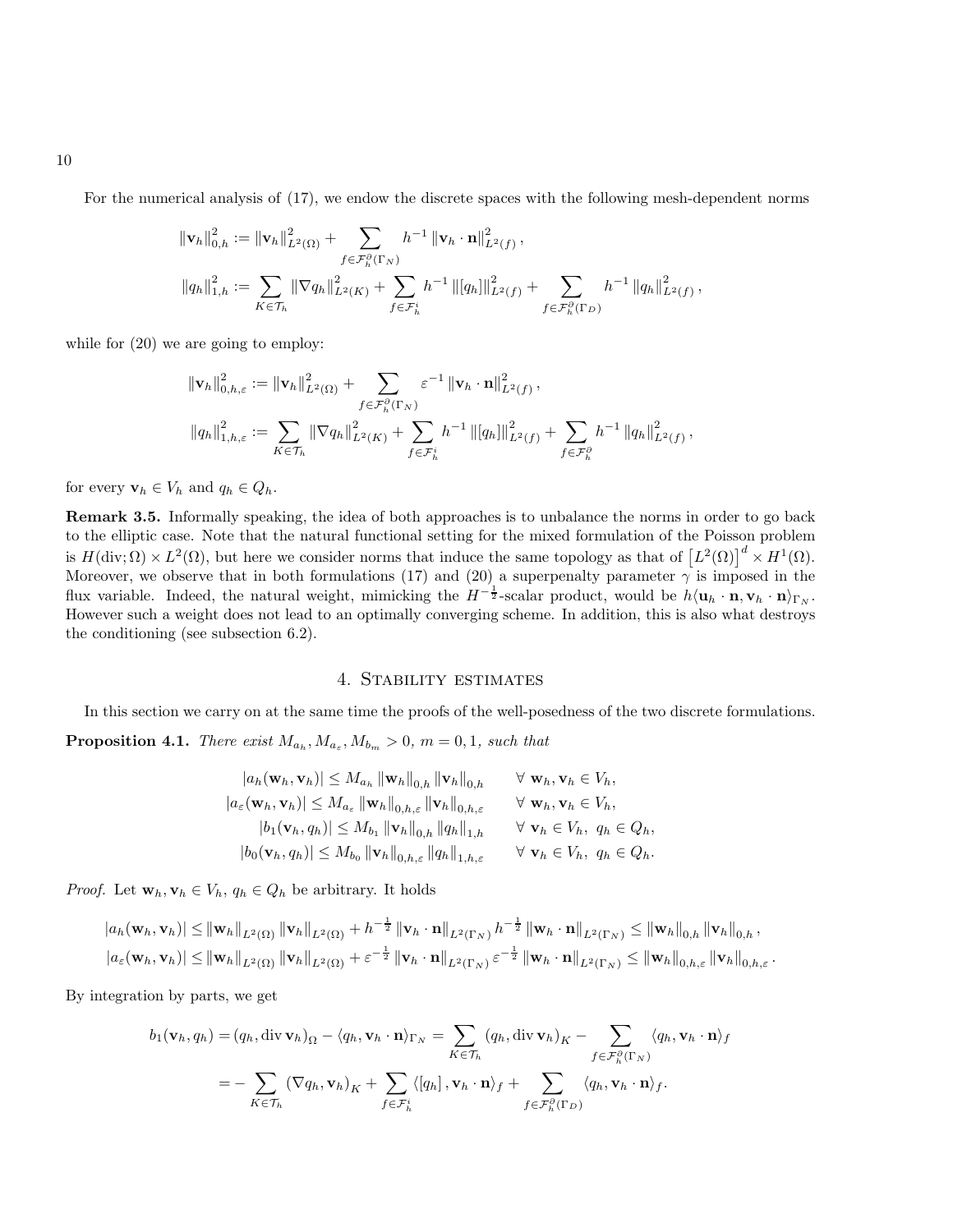Thus,

$$
|b_1(\mathbf{v}_h, q_h)| \leq \sum_{K \in \mathcal{T}_h} \|\nabla q_h\|_{L^2(K)} \|\mathbf{v}_h\|_{L^2(K)} + \sum_{f \in \mathcal{F}_h^i} h^{-\frac{1}{2}} \| [q_h] \|_{L^2(f)} h^{\frac{1}{2}} \|\mathbf{v}_h \cdot \mathbf{n}\|_{L^2(f)} + \sum_{f \in \mathcal{F}_h^{\partial}(\Gamma_D)} h^{-\frac{1}{2}} \|q_h\|_{L^2(f)} h^{\frac{1}{2}} \|\mathbf{v}_h \cdot \mathbf{n}\|_{L^2(f)}.
$$

We recall some standard inverse inequalities, namely,

<span id="page-10-0"></span>
$$
h^{\frac{1}{2}} \|\mathbf{v}_h \cdot \mathbf{n}\|_{L^2(f)} \lesssim \|\mathbf{v}_h\|_{L^2(K)} \qquad f \in \mathcal{F}_h^{\partial}(\Gamma_D), f \in \mathcal{F}_h^i, f \subset \partial K. \tag{23}
$$

.

In this way we obtain

$$
|b_1(\mathbf{v}_h,q_h)| \lesssim \|\mathbf{v}_h\|_{0,h} \|q_h\|_{1,h}
$$

On the other hand,

$$
b_0(\mathbf{v}_h, q_h) = -\sum_{K \in \mathcal{T}_h} (\nabla q_h, \mathbf{v}_h)_K + \langle q_h, \mathbf{v}_h \cdot \mathbf{n} \rangle_{\partial K} = -\sum_{K \in \mathcal{T}_h} (\nabla q_h, \mathbf{v}_h)_K + \sum_{f \in \mathcal{F}_h^i} \langle [q_h], \mathbf{v}_h \cdot \mathbf{n} \rangle_f
$$
  
+ 
$$
\sum_{f \in \mathcal{F}_h^{\partial}(\Gamma_N)} \langle q_h, \mathbf{v}_h \cdot \mathbf{n} \rangle_f + \sum_{f \in \mathcal{F}_h^{\partial}(\Gamma_D)} \langle q_h, \mathbf{v}_h \cdot \mathbf{n} \rangle_f.
$$

We have

$$
|b_0(\mathbf{v}_h, q_h)| \leq \sum_{K \in \mathcal{T}_h} \|\nabla q_h\|_{L^2(K)} \|\mathbf{v}_h\|_{L^2(K)} + \sum_{f \in \mathcal{F}_h^i} h^{-\frac{1}{2}} \|[q_h]\|_{L^2(f)} h^{\frac{1}{2}} \|\mathbf{v}_h \cdot \mathbf{n}\|_{L^2(f)} + \sum_{f \in \mathcal{F}_h^{\partial}} h^{-\frac{1}{2}} \|[q_h]\|_{L^2(f)} h^{\frac{1}{2}} \|\mathbf{v}_h \cdot \mathbf{n}\|_{L^2(f)} \lesssim \|\mathbf{v}_h\|_{0, h, \varepsilon} \|q_h\|_{1, h, \varepsilon},
$$

having used again [\(23\)](#page-10-0) and  $h^{-\frac{1}{2}} < \varepsilon^{-\frac{1}{2}}$  for  $\varepsilon \ll h$ .

**Proposition 4.2.** There exist  $\alpha_{a_h}, \alpha_{a_{\varepsilon}} > 0$  such that

$$
a_h(\mathbf{v}_h, \mathbf{v}_h) \geq \alpha_{a_h} \|\mathbf{v}_h\|_{0,h}^2 \qquad \forall \mathbf{v}_h \in V_h,
$$
  

$$
a_{\varepsilon}(\mathbf{v}_h, \mathbf{v}_h) \geq \alpha_{a_{\varepsilon}} \|\mathbf{v}_h\|_{0,h,\varepsilon}^2 \qquad \forall \mathbf{v}_h \in V_h.
$$

*Proof.* Let us take  $\mathbf{v}_h \in V_h$  arbitrary and compute

$$
a_h(\mathbf{v}_h, \mathbf{v}_h) = \|\mathbf{v}_h\|_{L^2(\Omega)}^2 + h^{-1} \left\|\mathbf{v}_h \cdot \mathbf{n}\right\|_{L^2(\Gamma_N)}^2 = \left\|\mathbf{v}_h\right\|_{0,h}^2.
$$

The other coercivity estimate follows anologously. Hence,  $\alpha_{a_h} = \alpha_{a_{\varepsilon}} = 1$ . **Proposition 4.3.** There exist  $\beta_m > 0$ ,  $m \in \{0, 1\}$ , such that

$$
\inf_{q_h \in Q_h} \sup_{\mathbf{v}_h \in V_h} \frac{b_1(\mathbf{v}_h, q_h)}{\|\mathbf{v}_h\|_{0,h} \|\mathbf{q}_h\|_{1,h}} \geq \beta_1,
$$
\n
$$
\inf_{q_h \in Q_h} \sup_{\mathbf{v}_h \in V_h} \frac{b_0(\mathbf{v}_h, q_h)}{\|\mathbf{v}_h\|_{0,h,\varepsilon} \|q_h\|_{1,h,\varepsilon}} \geq \beta_0.
$$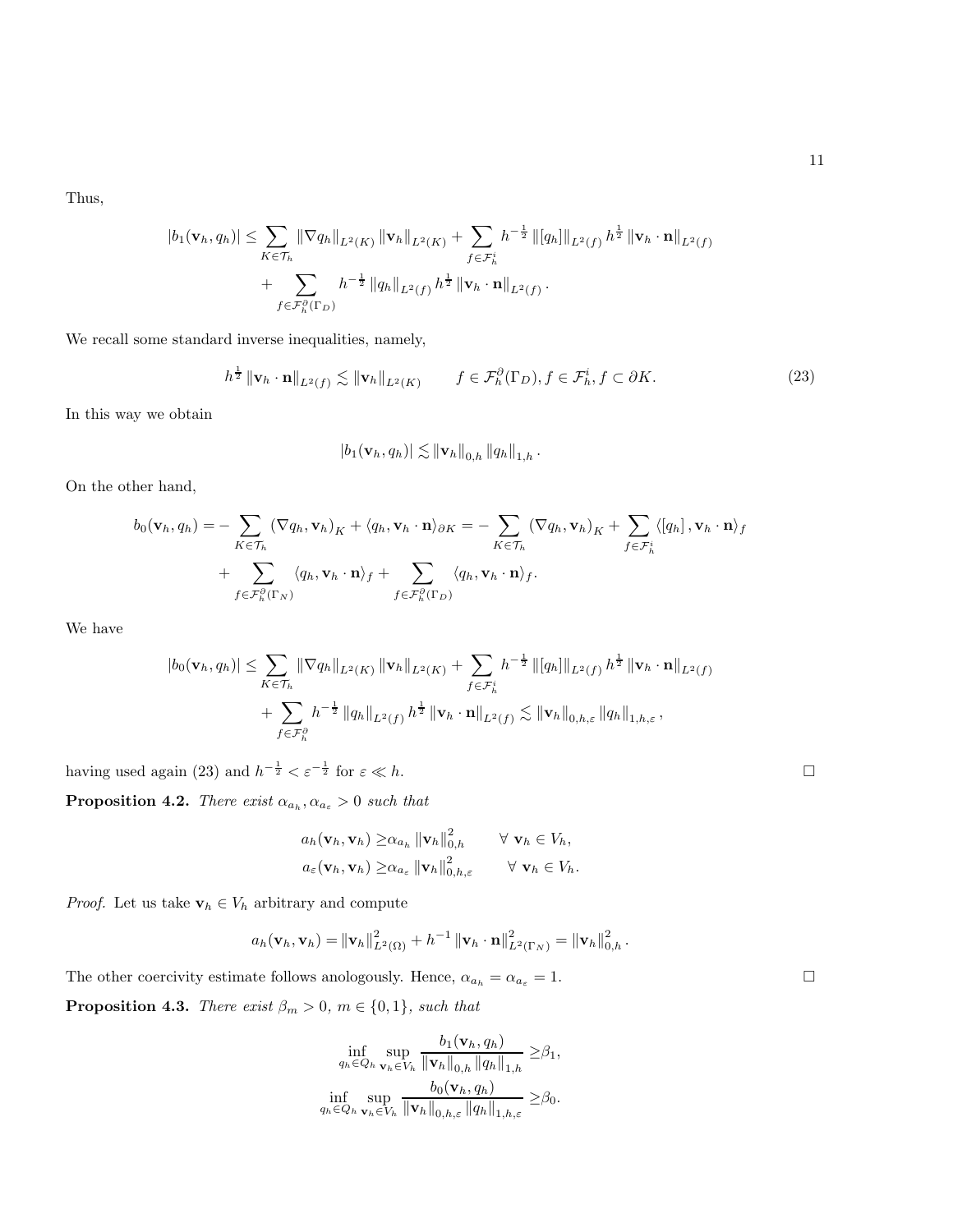*Proof.* We start with  $m = 1$ . Let us fix  $q_h \in Q_h$  arbitrary. We construct  $\mathbf{v}_h$  by using the dofs of the Raviart-Thomas space.

$$
\langle \mathbf{v}_h \cdot \mathbf{n}, \varphi_h \rangle_f = h^{-1} \langle [q_h], \varphi_h \rangle_f \qquad \forall \ f \in \mathcal{F}_h^i, \ \varphi_h \in \Psi_k(f), \tag{24}
$$

<span id="page-11-1"></span><span id="page-11-0"></span>
$$
\langle \mathbf{v}_h \cdot \mathbf{n}, \varphi_h \rangle_f = 0 \qquad \forall \ f \in \mathcal{F}_h^{\partial}(\Gamma_N), \ \varphi_h \in \Psi_k(f), \tag{25}
$$

$$
\langle \mathbf{v}_h \cdot \mathbf{n}, \varphi_h \rangle_f = h^{-1} \langle q_h, \varphi_h \rangle_f \qquad \forall \ f \in \mathcal{F}_h^{\partial}(\Gamma_D), \ \varphi_h \in \Psi_k(f), \tag{26}
$$

<span id="page-11-2"></span>
$$
(\mathbf{v}_h, \boldsymbol{\psi}_h)_K = -(\nabla q_h, \boldsymbol{\psi}_h)_K \qquad \forall \ K \in \mathcal{T}_h, \ \boldsymbol{\psi}_h \in \Psi_k(K), \text{ if } k > 0. \tag{27}
$$

By using the definition of  $\mathbf{v}_h$ ,

$$
b_1(\mathbf{v}_h, q_h) = (q_h, \text{div}\,\mathbf{v}_h)_{\Omega} - \langle q_h, \mathbf{v}_h \cdot \mathbf{n} \rangle_{\Gamma_N} = \sum_{K \in \mathcal{T}_h} (q_h, \text{div}\,\mathbf{v}_h)_{K} - \sum_{f \in \mathcal{F}_h^{\partial}(\Gamma_N)} \langle q_h, \mathbf{v}_h \cdot \mathbf{n} \rangle_{f}
$$
  
\n
$$
= - \sum_{K \in \mathcal{T}_h} (\nabla q_h, \mathbf{v}_h)_{K} + \langle q_h, \mathbf{v}_h \cdot \mathbf{n} \rangle_{\partial K} - \sum_{f \in \mathcal{F}_h^{\partial}(\Gamma_N)} \langle q_h, \mathbf{v}_h \cdot \mathbf{n} \rangle_{f}
$$
  
\n
$$
= - \sum_{K \in \mathcal{T}_h} (\nabla q_h, \mathbf{v}_h)_{K} + \sum_{f \in \mathcal{F}_h^i} \langle [q_h], \mathbf{v}_h \cdot \mathbf{n} \rangle_{f} + \sum_{f \in \mathcal{F}_h^{\partial}(\Gamma_D)} \langle q_h, \mathbf{v}_h \cdot \mathbf{n} \rangle_{f}
$$
  
\n
$$
= \sum_{K \in \mathcal{T}_h} ||\nabla q_h||_{L^2(K)}^2 + \sum_{f \in \mathcal{F}_h^i} h^{-1} ||[q_h]||_{L^2(f)}^2 + \sum_{f \in \mathcal{F}_h^{\partial}(\Gamma_D)} h^{-1} ||q_h||_{L^2(f)}^2 = ||q_h||_{1,h}^2.
$$

Finally, let us show that  $\|\mathbf{v}_h\|_{0,h} \leq C \|q_h\|_{1,h}$ . Note that for every  $f \in \mathcal{F}_h^{\partial}(\Gamma_N)$ , since  $\mathbf{v}_h \cdot \mathbf{n}|_f \in \mathbb{P}_k(f)$ , [\(25\)](#page-11-0) implies

$$
\|\mathbf{v}_h \cdot \mathbf{n}\|_{L^2(f)}^2 = \langle \mathbf{v}_h \cdot \mathbf{n}, \mathbf{v}_h \cdot \mathbf{n}\rangle_f = 0 \qquad \Rightarrow \qquad \|\mathbf{v}_h \cdot \mathbf{n}\|_{L^2(f)} = 0.
$$

Then, let us show  $\|\mathbf{v}_h\|_{L^2(\Omega)} \leq C \|q_h\|_{1,h}$ . From [\(24\)](#page-11-1) it holds  $\mathbf{v}_h \cdot \mathbf{n}\Big|_f = h_K^{-1} \pi_{f,k} [q_h]\Big|_f$  for every  $f \in \mathcal{F}_h^i$  and from [\(27\)](#page-11-2) we have  $\pi_{K,k} \mathbf{v}_h|_K = -\pi_{K,k} \nabla q_h|_K$  for every  $K \in \mathcal{T}_h$ . Note that here  $\pi_{K,k}$  denotes the  $L^2$ -orthogonal projection onto  $\Psi_k(K)$ . Similarly,  $\pi_{f,k}$  is the  $L^2$ -projection onto  $\Psi_k(f)$ . From finite dimensionality it holds  $\left\Vert \widehat{\mathbf{v}}_h \right\Vert_{L^2(\widehat{K})}^2 \lesssim \left\Vert \pi_{\widehat{K},k} \widehat{\mathbf{v}}_h \right\Vert$ 2  $\frac{1}{L^2(\widehat{K})} + \|\widehat{\mathbf{v}}_h \cdot \widehat{\mathbf{n}}\|^2_{L^2(\widehat{f})}.$  Hence,  $\|\mathbf{v}_h\|^2_{L^2(K)} \lesssim \|\nabla q_h\|^2_{L^2(K)} + h_K^{-1} \| [q_h] \|_{L^2(f)}^2,$  f being a facet of K, which follows by a standard scaling argument (see Proposition 2.1 of [8]) and by construction of  $\mathbf{v}_h$ .

Let us now take  $m = 0$  and  $q_h \in Q_h$ . We define  $\mathbf{v}_h$  as follows:

$$
\langle \mathbf{v}_h \cdot \mathbf{n}, \varphi_h \rangle_f = h^{-1} \langle [q_h], \varphi_h \rangle_f \qquad \forall \ f \in \mathcal{F}_h^i, \ \varphi_h \in \Psi_k(f), \tag{28}
$$

$$
\langle \mathbf{v}_h \cdot \mathbf{n}, \varphi_h \rangle_f = h^{-1} \langle q_h, \varphi_h \rangle_f \qquad \forall \ f \in \mathcal{F}_h^{\partial}(\Gamma_N), \ \varphi_h \in \Psi_k(f), \tag{29}
$$

$$
\langle \mathbf{v}_h \cdot \mathbf{n}, \varphi_h \rangle_f = h^{-1} \langle q_h, \varphi_h \rangle_f \qquad \forall \ f \in \mathcal{F}_h^{\partial}(\Gamma_D), \ \varphi_h \in \Psi_k(f), \tag{30}
$$

$$
(\mathbf{v}_h, \boldsymbol{\psi}_h)_K = -(\nabla q_h, \boldsymbol{\psi}_h)_K \qquad \forall \ K \in \mathcal{T}_h, \ \boldsymbol{\psi}_h \in \Psi_k(K), \text{ if } k > 0. \tag{31}
$$

$$
b_0(\mathbf{v}_h, q_h) = (q_h, \text{div}\,\mathbf{v}_h)_{\Omega} = \sum_{K \in \mathcal{T}_h} (q_h, \text{div}\,\mathbf{v}_h)_{K} = -\sum_{K \in \mathcal{T}_h} (\nabla q_h, \mathbf{v}_h)_{K} + \langle q_h, \mathbf{v}_h \cdot \mathbf{n} \rangle_{\partial K}
$$
  
\n
$$
= -\sum_{K \in \mathcal{T}_h} (\nabla q_h, \mathbf{v}_h)_{K} + \sum_{f \in \mathcal{F}_h^{\perp}} \langle [q_h], \mathbf{v}_h \cdot \mathbf{n} \rangle_f + \sum_{f \in \mathcal{F}_h^{\partial}(\Gamma_N)} \langle q_h, \mathbf{v}_h \cdot \mathbf{n} \rangle_f + \sum_{f \in \mathcal{F}_h^{\partial}(\Gamma_D)} \langle q_h, \mathbf{v}_h \cdot \mathbf{n} \rangle_f
$$
  
\n
$$
= \sum_{K \in \mathcal{T}_h} ||\nabla q_h||_{L^2(K)}^2 + \sum_{f \in \mathcal{F}_h^{\perp}} h^{-1} ||[q_h]||_{L^2(f)}^2 + \sum_{f \in \mathcal{F}_h^{\partial}} h^{-1} ||q_h||_{L^2(f)}^2 = ||q_h||_{1,h,\varepsilon}^2.
$$

We refer to [\[13\]](#page-30-6) for the inequality  $\|\mathbf{v}_h\|_{0,h,\varepsilon} \leq C \|q_h\|_{1,h,\varepsilon}$ .

.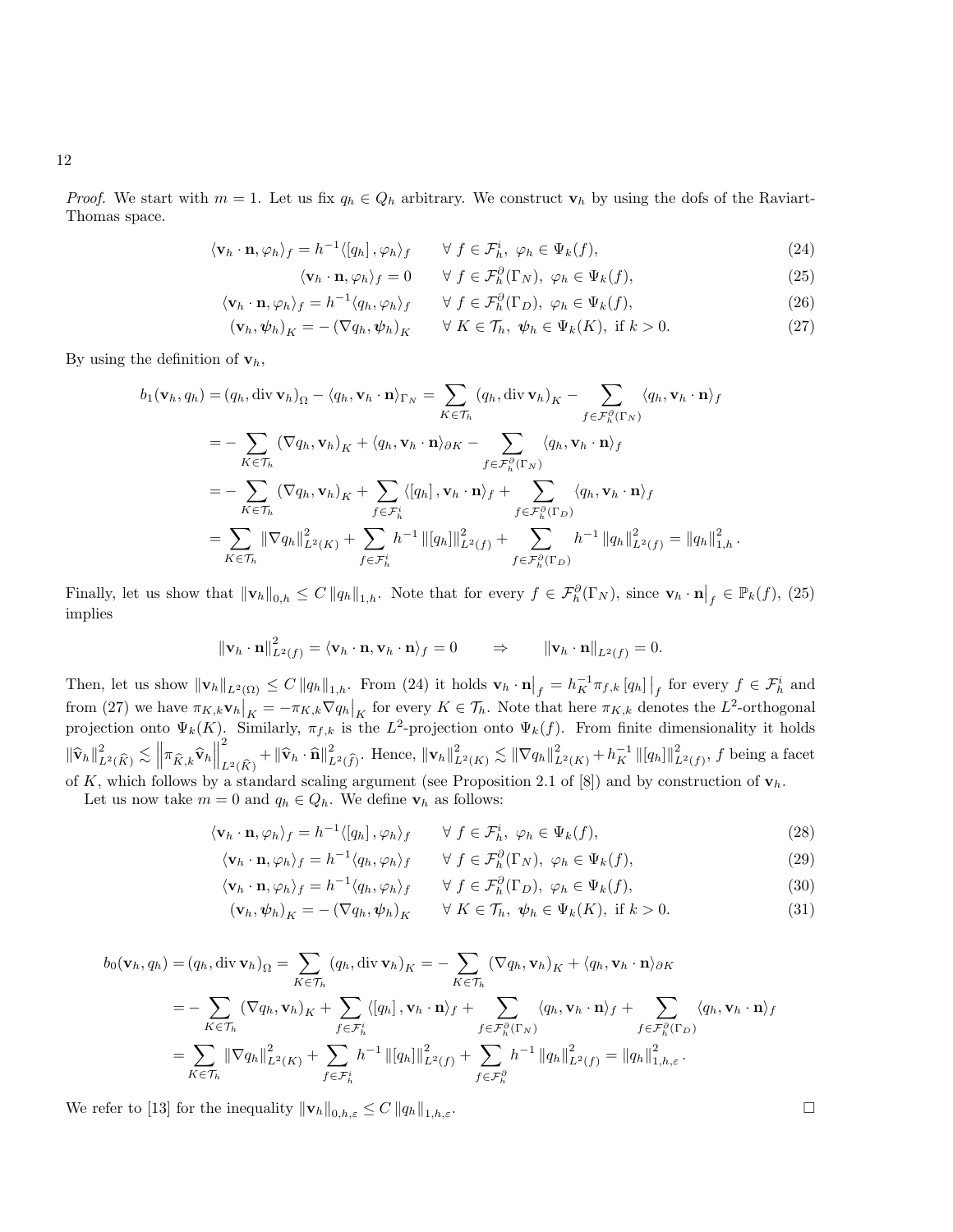In this section we will prove a priori error estimates for the formulations [\(17\)](#page-8-0) and [\(20\)](#page-8-1). We observe that all the constants appearing throughout this section and concerning the error bounds for the formulation [\(20\)](#page-8-1) are independent of the parameter  $\varepsilon$ . This is due to the orthogonality properties of the interpolants along the boundary.

<span id="page-12-2"></span>**Lemma 5.1.** Let  $(\mathbf{u}, p)$  be the solution of the continuous problem [\(1\)](#page-2-0) and  $(\mathbf{u}_h, p_h) \in V_h \times Q_h$  the one of the discrete problem [\(17\)](#page-8-0) with  $m = 1$ . Then

$$
\|\mathbf{u}_{h} - r_{h}\mathbf{u}\|_{0,h} + \|p_{h} - \pi_{h}p\|_{1,h} \lesssim \|\mathbf{u} - r_{h}\mathbf{u}\|_{L^{2}(\Omega)} + h^{\frac{1}{2}} \sum_{f \in \mathcal{F}_{h}^{\partial}(\Gamma_{N})} \|p - \pi_{h}p\|_{L^{2}(f)}.
$$
 (32)

*Proof.* The stability estimates previously shown for  $a_h(\cdot, \cdot)$  and  $b_1(\cdot, \cdot)$  with respect to  $\|\cdot\|_{0,h}$  and  $\|\cdot\|_{1,h}$  imply

<span id="page-12-0"></span>
$$
\|\eta_h, s_h\|_h \lesssim \sup_{(\mathbf{v}_h, q_h)} \frac{\mathcal{A}_h\left((\eta_h, s_h), (\mathbf{v}_h, q_h)\right)}{\|\mathbf{v}_h, q_h\|_h} \qquad \forall \ (\eta_h, s_h) \in V_h \times Q_h,
$$
\n(33)

where

$$
\mathcal{A}_h\left(\left(\boldsymbol{\eta}_h, s_h\right),\left(\mathbf{v}_h, q_h\right)\right):=a_h(\boldsymbol{\eta}_h, \mathbf{v}_h)+b_1(\mathbf{v}_h, s_h)+b_1(\boldsymbol{\eta}_h, q_h),\\ \left\|\left\|\boldsymbol{\eta}_h, s_h\right\|_h^2:=\left\|\boldsymbol{\eta}_h\right\|_{0,h}^2+\left\|s_h\right\|_{1,h}^2.
$$

Using [\(33\)](#page-12-0), for  $(\mathbf{u}_h - r_h \mathbf{u}, p_h - \pi_h p)$  there exists  $(\mathbf{v}_h, q_h) \in V_h \times Q_h$  such that

$$
\left\|\mathbf{u}_{h}-r_{h}\mathbf{u}_{h}\right\|_{0,h}+\left\|p_{h}-\pi_{h}p\right\|_{1,h}\leq\sqrt{d}\|\mathbf{u}_{h}-r_{h}\mathbf{u},p_{h}-\pi_{h}p\|_{h}\lesssim\frac{\mathcal{A}_{h}\left(\left(\mathbf{u}_{h}-r_{h}\mathbf{u},p_{h}-\pi_{h}p\right),\left(\mathbf{v}_{h},q_{h}\right)\right)}{\|\mathbf{v}_{h},q_{h}\|_{h}}.
$$

Hence, we have

<span id="page-12-1"></span>
$$
\mathcal{A}_{h} ((\mathbf{u}_{h} - r_{h}\mathbf{u}, p_{h} - \pi_{h}p), (\mathbf{v}_{h}, q_{h})) = (\mathbf{u}_{h} - \mathbf{u}, \mathbf{v}_{h})_{L^{2}(\Omega)} + (\mathbf{u} - r_{h}\mathbf{u}, \mathbf{v}_{h})_{L^{2}(\Omega)} + h^{-1} \langle (\mathbf{u}_{h} - \mathbf{u}) \cdot \mathbf{n}, \mathbf{v}_{h} \cdot \mathbf{n} \rangle_{\Gamma_{N}} \n+ h^{-1} \langle (\mathbf{u} - r_{h}\mathbf{u}) \cdot \mathbf{n}, \mathbf{v}_{h} \cdot \mathbf{n} \rangle_{\Gamma_{N}} + b_{0} (\mathbf{v}_{h}, p_{h} - p) + b_{0} (\mathbf{v}_{h}, p - \pi_{h}p) \n- \langle p_{h} - p, \mathbf{v}_{h} \cdot \mathbf{n} \rangle_{\Gamma_{N}} - \langle p - \pi_{h}p, \mathbf{v}_{h} \cdot \mathbf{n} \rangle_{\Gamma_{N}} \n+ b_{1} (\mathbf{u}_{h} - \mathbf{u}, q_{h}) + b_{1} (\mathbf{u} - r_{h}\mathbf{u}, q_{h}).
$$
\n(34)

By construction of  $r_h$  and  $\pi_h$  we have, respectively,

$$
h^{-1}\langle(\mathbf{u}-r_h\mathbf{u})\cdot\mathbf{n},\mathbf{v}_h\cdot\mathbf{n}\rangle_{\Gamma_N}=0 \quad \forall \mathbf{v}_h \in V_h,
$$
  

$$
b_1(\mathbf{u}-r_h\mathbf{u},q_h)=-\sum_{K\in\mathcal{T}_h}(\nabla q_h,\mathbf{u}-r_h\mathbf{u})_K+\sum_{f\in\mathcal{F}_h^i}\langle [q_h],(\mathbf{u}-r_h\mathbf{u})\cdot\mathbf{n}\rangle_f=0 \quad \forall q_h\in Q_h,
$$
  

$$
b_0(\mathbf{v}_h,p-\pi_h p)=0 \quad \forall \mathbf{v}_h\in V_h.
$$
 (35)

By consistency, we have

$$
(\mathbf{u}_h - \mathbf{u}, \mathbf{v}_h)_{L^2(\Omega)} + h^{-1} \langle (\mathbf{u}_h - \mathbf{u}) \cdot \mathbf{n}, \mathbf{v}_h \cdot \mathbf{n} \rangle_{\Gamma_N} + b_0 (\mathbf{v}_h, p_h - p) + \langle p_h - p, \mathbf{v}_h \cdot \mathbf{n} \rangle_{\Gamma_N} = 0 \qquad \forall \mathbf{v}_h \in V_h,
$$
  

$$
b_1 (\mathbf{u}_h - \mathbf{u}, q_h) = 0 \qquad \forall \ q_h \in Q_h.
$$

Hence, in [\(34\)](#page-12-1) we are left with

$$
\mathcal{A}_{h}\left(\left(\mathbf{u}_{h}-r_{h}\mathbf{u},p_{h}-\pi_{h}p\right),\left(\mathbf{v}_{h},q_{h}\right)\right)=\left(\mathbf{u}-r_{h}\mathbf{u},\mathbf{v}_{h}\right)_{L^{2}\left(\Omega\right)}-\left\langle p-\pi_{h}p,\mathbf{v}_{h}\cdot\mathbf{n}\right\rangle_{\Gamma_{N}}.
$$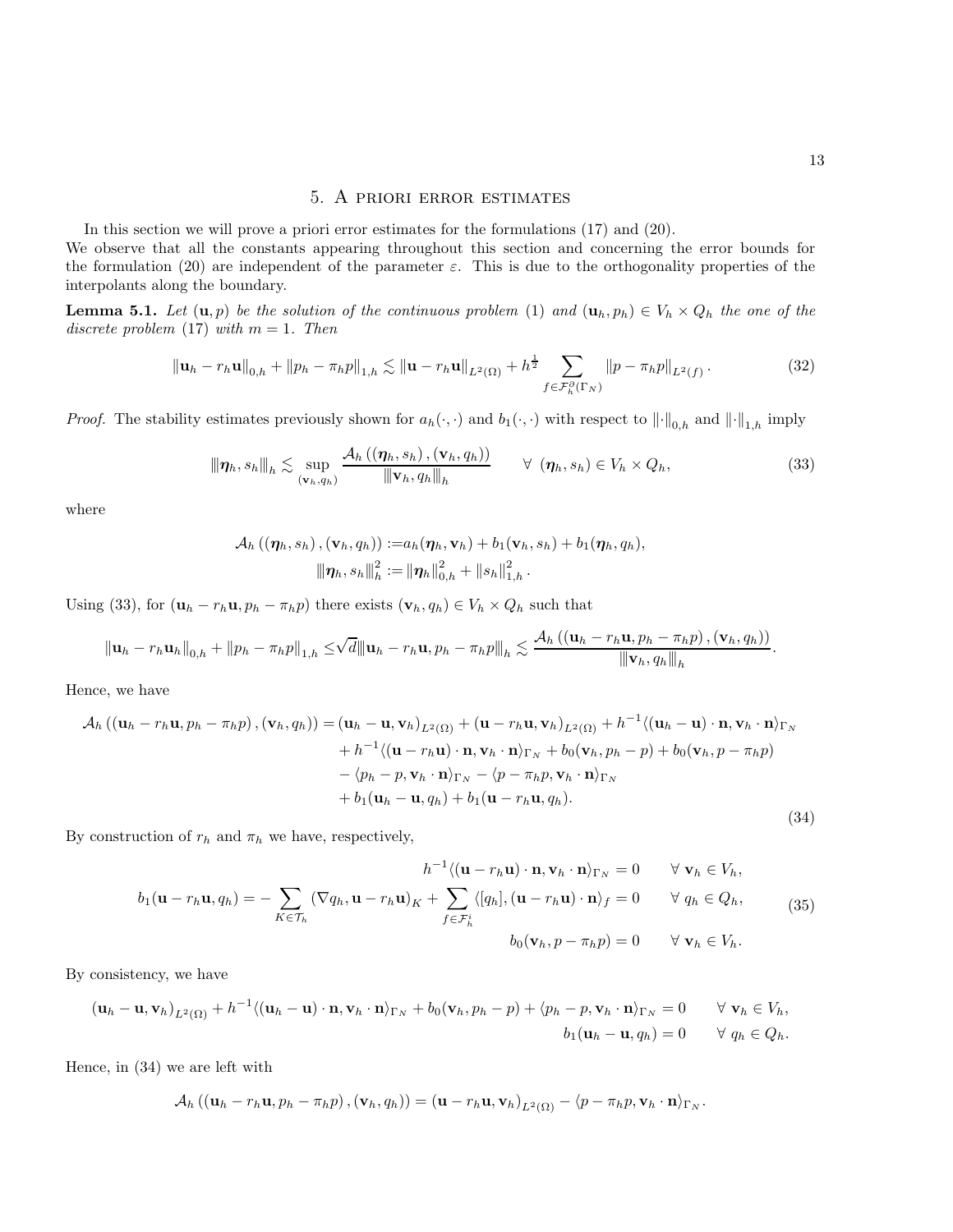14

We have

$$
\begin{aligned} \left(\mathbf{u}-r_h\mathbf{u},\mathbf{v}_h\right)_{L^2(\Omega)} &- \langle p-\pi_h p,\mathbf{v}_h\cdot\mathbf{n}\rangle_{\Gamma_N} \leq \left\|\mathbf{u}-r_h\mathbf{u}\right\|_{L^2(\Omega)} \left\|\mathbf{v}_h\right\|_{L^2(\Omega)} \\ &+ \sum_{f\in\mathcal{F}_h^{\partial}(\Gamma_N)} h^{\frac{1}{2}} \left\|\left(p-\pi_h p\right)\right\|_{L^2(f)} h^{-\frac{1}{2}} \left\|\mathbf{v}_h\cdot\mathbf{n}\right\|_{L^2(\Gamma_N)}, \end{aligned}
$$

and we can write

$$
\|\mathbf{u}_{h} - r_{h}\mathbf{u}\|_{0,h} + \|p_{h} - \pi_{h}p\|_{1,h} \lesssim \frac{\left(\|\mathbf{u} - r_{h}\mathbf{u}\|_{L^{2}(\Omega)} + h^{\frac{1}{2}}\sum_{f \in \mathcal{F}_{h}^{\partial}(\Gamma_{N})} \|p - \pi_{h}p\|_{L^{2}(f)}\right) \|\mathbf{v}_{h}, 0\|_{h}}{\|\mathbf{v}_{h}, q_{h}\|_{h}}
$$
  

$$
\lesssim \|\mathbf{u} - r_{h}\mathbf{u}\|_{L^{2}(\Omega)} + h^{\frac{1}{2}} \sum_{f \in \mathcal{F}_{h}^{\partial}(\Gamma_{N})} \|p - \pi_{h}p\|_{L^{2}(f)}.
$$

<span id="page-13-0"></span>**Lemma 5.2.** Let  $(\mathbf{u}^{\varepsilon}, p^{\varepsilon})$  be the solution of the perturbed continuous problem [\(2\)](#page-3-0) and  $(\mathbf{u}_h, p_h) \in V_h \times Q_h$  the one of the discrete problem [\(20\)](#page-8-1). Then

$$
\|\mathbf{u}_h - r_h \mathbf{u}^{\varepsilon}\|_{0,h,\varepsilon} + \|p_h - \pi_h p^{\varepsilon}\|_{1,h,\varepsilon} \lesssim \|\mathbf{u}^{\varepsilon} - r_h \mathbf{u}^{\varepsilon}\|_{L^2(\Omega)}.
$$
\n(36)

*Proof.* The stability estimates previously shown for  $a_{\varepsilon}(\cdot, \cdot)$  and  $b_0(\cdot, \cdot)$  with respect to  $\|\cdot\|_{0,h,\varepsilon}$  and  $\|\cdot\|_{1,h,\varepsilon}$  imply

$$
\|\eta, s_h\|_{h,\varepsilon} \lesssim \sup_{(\mathbf{v}_h, q_h)} \frac{\mathcal{A}_{\varepsilon}((\eta_h, s_h), (\mathbf{v}_h, q_h))}{\|\mathbf{v}_h, q_h\|_{h,\varepsilon}} \qquad \forall (\eta_h, s_h) \in V_h \times Q_h,
$$
\n(37)

where

$$
\mathcal{A}_{\varepsilon}\left(\left(\boldsymbol{\eta}_h, s_h\right), \left(\mathbf{v}_h, q_h\right)\right) := a_{\varepsilon}(\boldsymbol{\eta}_h, \mathbf{v}_h) + b_0(\mathbf{v}_h, s_h) + b_0(\boldsymbol{\eta}_h, q_h),
$$

$$
\left\|\boldsymbol{\eta}_h, s_h\right\|^2 := \left\|\boldsymbol{\eta}_h\right\|_{0, h, \varepsilon}^2 + \left\|s_h\right\|_{1, h, \varepsilon}^2.
$$

Hence, for  $(\mathbf{u}_h - r_h \mathbf{u}^\varepsilon, p_h - \pi_h p^\varepsilon)$  there exists  $(\mathbf{v}_h, q_h) \in V_h \times Q_h$  such that

$$
\|\mathbf{u}_{h}-r_{h}\mathbf{u}^{\varepsilon}\|_{0,h,\varepsilon}+\|p_{h}-\pi_{h}p^{\varepsilon}\|_{1,h,\varepsilon}\leq\sqrt{d}\|\mathbf{u}_{h}-r_{h}\mathbf{u}^{\varepsilon},p_{h}-\pi_{h}p^{\varepsilon}\|_{h,\varepsilon}\lesssim\frac{\mathcal{A}_{\varepsilon}\left(\left(\mathbf{u}_{h}-r_{h}\mathbf{u}^{\varepsilon},p_{h}-\pi_{h}p^{\varepsilon}\right),\left(\mathbf{v}_{h},q_{h}\right)\right)}{\|\mathbf{v}_{h},q_{h}\|_{h,\varepsilon}}.
$$

Hence, we have

$$
\mathcal{A}_{\varepsilon}\left((\mathbf{u}_{h}-r_{h}\mathbf{u}^{\varepsilon},p_{h}-\pi_{h}p^{\varepsilon}),(\mathbf{v}_{h},q_{h})\right)=(\mathbf{u}_{h}-\mathbf{u}^{\varepsilon},\mathbf{v}_{h})_{L^{2}(\Omega)}+(\mathbf{u}^{\varepsilon}-r_{h}\mathbf{u}^{\varepsilon},\mathbf{v}_{h})_{L^{2}(\Omega)}+\varepsilon^{-1}\langle(\mathbf{u}_{h}-\mathbf{u}^{\varepsilon})\cdot\mathbf{n},\mathbf{v}_{h}\cdot\mathbf{n}\rangle_{\Gamma_{N}}\\+\varepsilon^{-1}\langle(\mathbf{u}^{\varepsilon}-r_{h}\mathbf{u}^{\varepsilon})\cdot\mathbf{n},\mathbf{v}_{h}\cdot\mathbf{n}\rangle_{\Gamma_{N}}+b_{0}(\mathbf{v}_{h},p_{h}-p^{\varepsilon})\\+b_{0}(\mathbf{v}_{h},p^{\varepsilon}-\pi_{h}p^{\varepsilon})+b_{0}(\mathbf{u}_{h}-\mathbf{u}^{\varepsilon},q_{h})+b_{0}(\mathbf{u}^{\varepsilon}-r_{h}\mathbf{u}^{\varepsilon},q_{h}).
$$

The following orthogonality relations hold by definition of  $r_h$  and  $\pi_h\colon$ 

$$
\varepsilon^{-1}\langle (\mathbf{u}^{\varepsilon} - r_h \mathbf{u}^{\varepsilon}) \cdot \mathbf{n}, \mathbf{v}_h \cdot \mathbf{n} \rangle_{\Gamma_N} = 0 \quad \forall \mathbf{v}_h \in V_h,
$$
  
\n
$$
b_0(\mathbf{v}_h, p^{\varepsilon} - \pi_h p^{\varepsilon}) = 0 \quad \forall \mathbf{v}_h \in V_h,
$$
  
\n
$$
b_0(\mathbf{u}^{\varepsilon} - r_h \mathbf{u}^{\varepsilon}, q_h) = - \sum_{K \in \mathcal{T}_h} (\nabla q_h, \mathbf{u}^{\varepsilon} - r_h \mathbf{u}^{\varepsilon})_K
$$
  
\n
$$
+ \sum_{f \in \mathcal{F}_h^i} \langle [q_h], (\mathbf{u}^{\varepsilon} - r_h \mathbf{u}^{\varepsilon}) \cdot \mathbf{n} \rangle_f + \sum_{f \in \mathcal{F}_h^0(\Gamma_N)} \langle q_h, (\mathbf{u}^{\varepsilon} - r_h \mathbf{u}^{\varepsilon}) \cdot \mathbf{n} \rangle_f = 0 \quad \forall q_h \in Q_h.
$$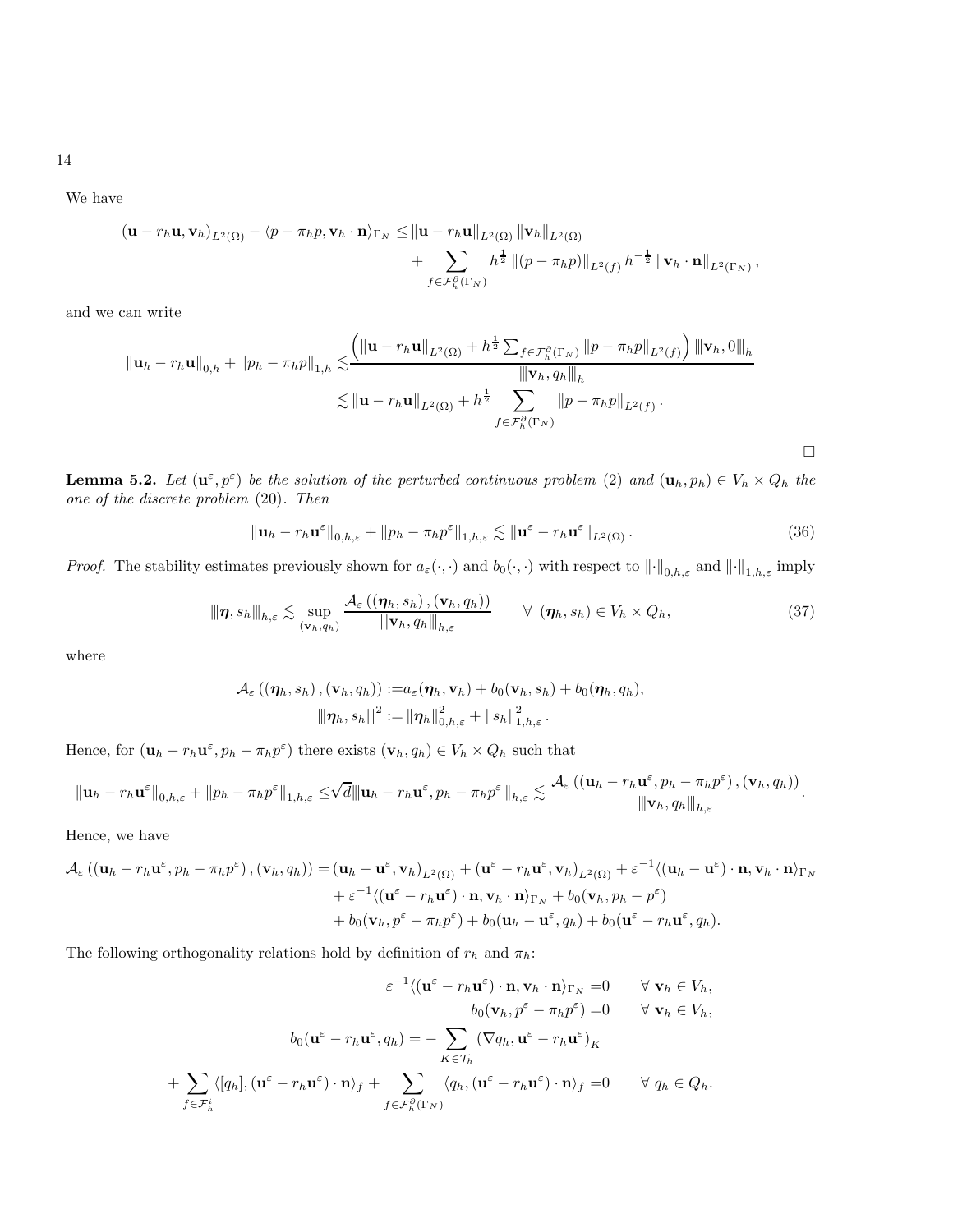$\Box$ 

Moreover, by consistency, we have

$$
(\mathbf{u}_h - \mathbf{u}^{\varepsilon}, \mathbf{v}_h)_{L^2(\Omega)} + \varepsilon \langle (\mathbf{u}_h - \mathbf{u}^{\varepsilon}) \cdot \mathbf{n}, \mathbf{v}_h \cdot \mathbf{n} \rangle_{\Gamma_N} + b_0(\mathbf{v}_h, p_h - p^{\varepsilon}) = 0 \quad \forall \mathbf{v}_h \in V_h,
$$
  

$$
b_0(\mathbf{u}_h - \mathbf{u}^{\varepsilon}, q_h) = 0 \quad \forall q_h \in Q_h.
$$

Hence,

$$
\mathcal{A}_{\varepsilon}\left((\mathbf{u}_{h}-r_{h}\mathbf{u}^{\varepsilon},p_{h}-\pi_{h}p^{\varepsilon}),(\boldsymbol{\tau}_{h},q_{h})\right)=(\mathbf{u}^{\varepsilon}-r_{h}\mathbf{u}^{\varepsilon},\mathbf{v}_{h})_{L^{2}(\Omega)},
$$

and we can write

$$
\|\mathbf{u}_{h}-r_{h}\mathbf{u}^{\varepsilon}\|_{0,h,\varepsilon}+\|p_{h}-\pi_{h}p^{\varepsilon}\|_{1,h,\varepsilon}\lesssim\frac{\|\mathbf{u}^{\varepsilon}-r_{h}\mathbf{u}^{\varepsilon}\|_{L^{2}(\Omega)}\|\mathbf{v}_{h},0\|_{h,\varepsilon}}{\|\mathbf{v}_{h},q_{h}\|_{h,\varepsilon}}\lesssim\|\mathbf{u}^{\varepsilon}-r_{h}\mathbf{u}^{\varepsilon}\|_{L^{2}(\Omega)}.
$$

<span id="page-14-2"></span>**Proposition 5.3.** Let  $(\mathbf{u}, p) \in \mathbf{H}^{r+1}(\Omega) \times H^{t+1}(\Omega)$  and  $s := \min\{r, t, k\}$  be the solution of [\(1\)](#page-2-0) and  $(\mathbf{u}_h, p_h) \in$  $V_h \times Q_h$  the one to [\(17\)](#page-8-0) with  $m = 1$ . There exists  $C > 0$  such that

<span id="page-14-0"></span>
$$
\|\mathbf{u}_h - r_h \mathbf{u}\|_{0,h} + \|p_h - \pi_h p\|_{1,h} \le Ch^{s+1} \left( \|\mathbf{u}\|_{H^{r+1}(\Omega)} + \|p\|_{H^{t+1}(\Omega)} \right). \tag{38}
$$

Proof. By Lemma [5.1,](#page-12-2) a multiplicative trace inequality for Sobolev functions and standard approximation results for the  $L^2$ -projection

$$
\begin{split} \|\mathbf{u}_{h} - r_{h}\mathbf{u}\|_{0,h} + \|p_{h} - \pi_{h}p\|_{1,h} &\lesssim \|\mathbf{u} - r_{h}\mathbf{u}\|_{L^{2}(\Omega)} + \sum_{f \in \mathcal{F}_{h}^{\partial}(\Gamma_{N})} h^{\frac{1}{2}} \|p - \pi_{h}p\|_{L^{2}(f)} \\ &\lesssim \|\mathbf{u} - r_{h}\mathbf{u}\|_{L^{2}(\Omega)} + \sum_{K \in \mathcal{T}_{h}} h^{\frac{1}{2}} \|p - \pi_{h}p\|_{L^{2}(K)}^{\frac{1}{2}} \|\nabla (p - \pi_{h}p)\|_{L^{2}(K)}^{\frac{1}{2}} \\ &\lesssim \|\mathbf{u} - r_{h}\mathbf{u}\|_{L^{2}(\Omega)} + h^{\frac{1}{2}} h^{\frac{t+1}{2}} \|p\|_{H^{t+1}(\Omega)}^{\frac{1}{2}} h^{\frac{t}{2}} \|p\|_{H^{t+1}(\Omega)}^{\frac{1}{2}} \\ &= \|\mathbf{u} - r_{h}\mathbf{u}\|_{L^{2}(\Omega)} + h^{t+1} \|p\|_{H^{t+1}(\Omega)}. \end{split}
$$

By using Bramble-Hilbert/Deny-Lions Lemma [\[16\]](#page-30-13), we get

$$
\|\mathbf{u}_{h}-r_{h}\mathbf{u}\|_{0,h}+\|p_{h}-\pi_{h}p\|_{1,h}\lesssim h^{r+1}\left\|\mathbf{u}\right\|_{H^{r+1}(\Omega)}+h^{t+1}\left\|p\right\|_{H^{t+1}(\Omega)},
$$

with  $0 \le t \le k$  and  $0 \le r \le k$ .

<span id="page-14-3"></span>**Proposition 5.4.** Let  $(\mathbf{u}^{\varepsilon}, p^{\varepsilon}) \in \mathbf{H}^{r+1}(\Omega) \times H^{t+1}(\Omega)$  and  $s := \min\{r, k\}$  be the solution of the perturbed continuous problem [\(2\)](#page-3-0) and  $(\mathbf{u}_h, p_h) \in V_h \times Q_h$  the one to [\(20\)](#page-8-1). There exists  $C > 0$  such that

<span id="page-14-1"></span>
$$
\|\mathbf{u}_h - r_h \mathbf{u}^\varepsilon\|_{0,h,\varepsilon} + \|p_h - \pi_h p^\varepsilon\|_{1,h,\varepsilon} \le Ch^{s+1} \|\mathbf{u}^\varepsilon\|_{H^{s+1}(\Omega)}.
$$
\n(39)

*Proof.* By Lemma [5.2](#page-13-0) and Bramble-Hilbert/Deny-Lions Lemma  $|16|$ , we get

$$
\|\mathbf{u}_{h} - r_{h}\mathbf{u}^{\varepsilon}\|_{0,h,\varepsilon} + \|p_{h} - \pi_{h}p^{\varepsilon}\|_{1,h,\varepsilon} \lesssim h^{s+1} \|\mathbf{u}^{\varepsilon}\|_{H^{s+1}(\Omega)}.
$$

**Remark 5.5.** Let us remark that the quantities  $\|\mathbf{u}_h - r_h \mathbf{u}_h\|_{0,h}$ ,  $\|p_h - \pi_h p\|_{1,h}$  in [\(38\)](#page-14-0) and  $\|p_h - \pi_h p^{\varepsilon}\|_{1,h,\varepsilon}$ ,  $\|\mathbf{u}_h - r_h\mathbf{u}^\varepsilon\|_{0,h,\varepsilon}$  in [\(39\)](#page-14-1), respectively, are super convergent.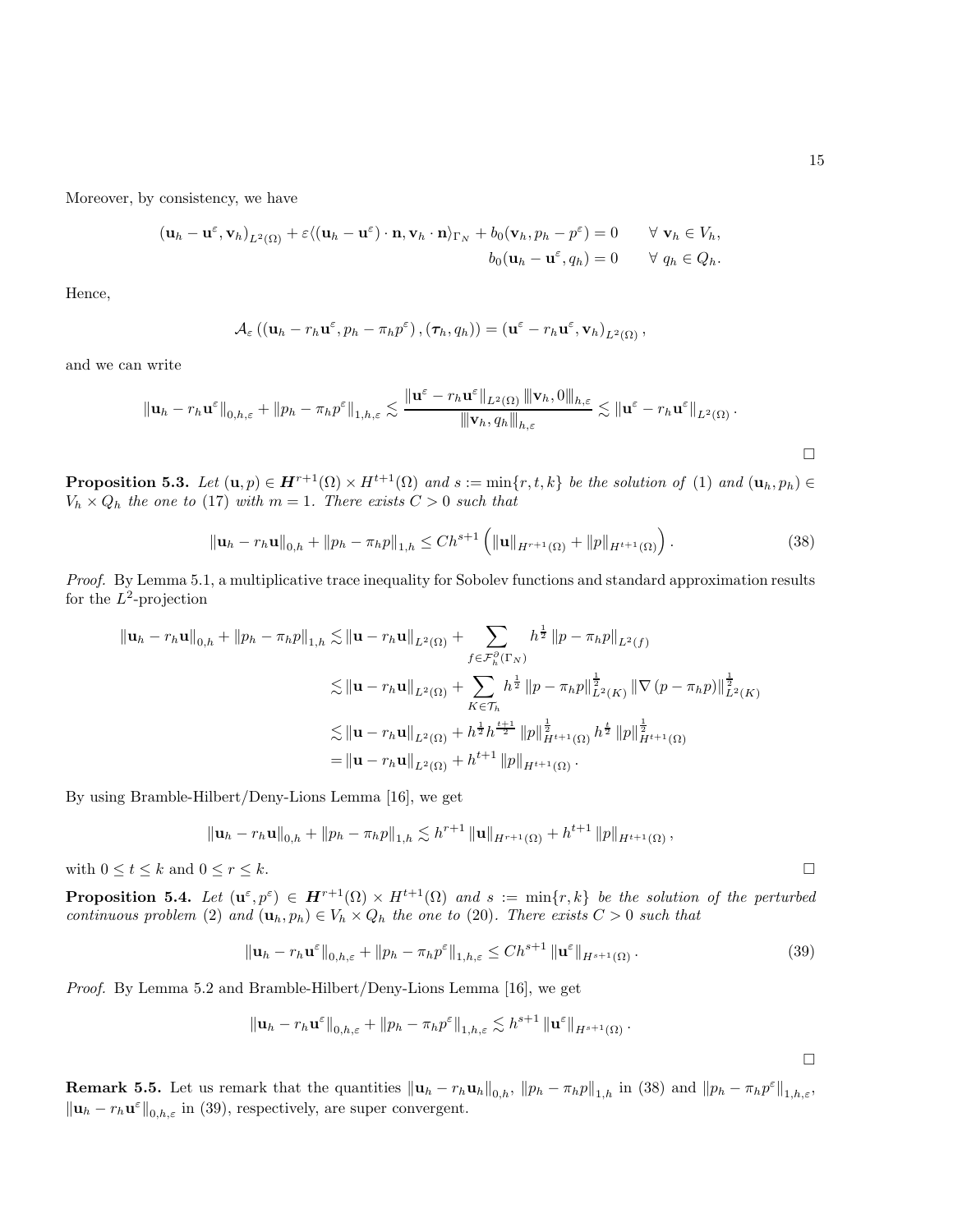<span id="page-15-1"></span>**Theorem 5.6.** Let  $(\mathbf{u}, p) \in \mathbf{H}^{r+1}(\Omega) \times H^{t+1}(\Omega)$  be the solution to [\(1\)](#page-2-0) and  $(\mathbf{u}_h, p_h) \in V_h \times Q_h$  the one to [\(17\)](#page-8-0) with  $m = 1$ . Then there exists  $C > 0$  such that, for  $s := \min\{r, t, k\}$ ,

$$
\|\mathbf{u}-\mathbf{u}_h\|_{L^2(\Omega)} \le Ch^{s+1}\left(\|\mathbf{u}\|_{H^{r+1}(\Omega)}+\|p\|_{H^{t+1}(\Omega)}\right).
$$

Proof. Let us proceed by triangular inequality.

$$
\|\mathbf{u}-\mathbf{u}_h\|_{L^2(\Omega)} \le \|\mathbf{u}-r_h\mathbf{u}\|_{L^2(\Omega)} + \|r_h\mathbf{u}-\mathbf{u}_h\|_{L^2(\Omega)}.
$$

The first and the second terms in the rhs scale as  $\mathcal{O}(h^{r+1})$  and  $\mathcal{O}(h^{s+1})$ , respectively, because of Bramble-Hilbert/Deny-Lions Lemma [\[16\]](#page-30-13) and Proposition [5.3.](#page-14-2)

<span id="page-15-0"></span>**Lemma 5.7.** Let  $(\mathbf{u}^{\varepsilon}, p^{\varepsilon}) \in \mathbf{H}^{r+1}(\Omega) \times H^{t+1}(\Omega)$  be the solution to the perturbed continuous problem [\(2\)](#page-3-0) and  $(\mathbf{u}_h, p_h) \in V_h \times Q_h$  the one to [\(20\)](#page-8-1). Then there exists  $C > 0$  such that, for  $s := \min\{r, k\},$ 

$$
\left\|\mathbf{u}^{\varepsilon}-\mathbf{u}_{h}\right\|_{L^{2}(\Omega)}\leq Ch^{s+1}\left\|\mathbf{u}^{\varepsilon}\right\|_{H^{s+1}(\Omega)}.
$$

Proof. Let us proceed by triangular inequality.

$$
\left\|\mathbf{u}^{\varepsilon}-\mathbf{u}_h\right\|_{L^2(\Omega)} \leq \left\|\mathbf{u}^{\varepsilon}-r_h\mathbf{u}^{\varepsilon}\right\|_{L^2(\Omega)} + \left\|r_h\mathbf{u}^{\varepsilon}-\mathbf{u}_h\right\|_{L^2(\Omega)}.
$$

The first and the second terms in the rhs scale as  $\mathcal{O}(h^{s+1})$ , respectively, because of Bramble-Hilbert/Deny-Lions Lemma [\[16\]](#page-30-13) and Proposition [5.4.](#page-14-3)  $\Box$ 

<span id="page-15-2"></span>**Theorem 5.8.** Let  $(\mathbf{u}, p) \in \mathbf{H}^2(\Omega) \times H^{t+1}(\Omega)$  be the solution to the continuous [\(1\)](#page-2-0) and  $(\mathbf{u}_h, p_h) \in V_h \times Q_h$  the one to [\(20\)](#page-8-1). Assume  $\Omega$  to be a convex with a Lipschitz polygonal boundary  $\Gamma$ ,  $\mathbf{f} \in \mathbf{H}^1(\Omega)$  and  $u_N = 0$ . Then, there exists  $C > 0$  such that

$$
\|\mathbf{u}-\mathbf{u}_h\|_{L^2(\Omega)} \le Ch\left(\|\mathbf{f}\|_{H^1(\Omega)} + \|g\|_{L^2(\Omega)} + \|p_D\|_{H^{\frac{1}{2}}(\Gamma_D)}\right).
$$

Proof. Let us proceed by triangular inequality.

$$
\begin{aligned}\n\|\mathbf{u} - \mathbf{u}_h\|_{L^2(\Omega)} &\leq \|\mathbf{u} - \mathbf{u}^\varepsilon\|_{L^2(\Omega)} + \|\mathbf{u}^\varepsilon - \mathbf{u}_h\|_{L^2(\Omega)} \lesssim \varepsilon \left( \|\text{div } \mathbf{f} \|_{L^2(\Omega)} + \|g\|_{L^2(\Omega)} + \|p_D\|_{H^{\frac{1}{2}}(\Gamma_D)} \right) + h \|\mathbf{u}^\varepsilon\|_{H^1(\Omega)} \\
&\lesssim \varepsilon \left( \|\text{div } \mathbf{f} \|_{L^2(\Omega)} + \|g\|_{L^2(\Omega)} + \|p_D\|_{H^{\frac{1}{2}}(\Gamma_D)} \right) + h \left( \|\mathbf{f} \|_{H^1(\Omega)} + \|g\|_{L^2(\Omega)} \right).\n\end{aligned}
$$

We used Lemma [5.7,](#page-15-0) Proposition [2.1,](#page-3-6) and finally Proposition [2.2](#page-4-2) combined with Remark [2.3.](#page-6-0) Finally, let us choose we just choose  $\varepsilon = h$ .

Remark 5.9. We observe that for both formulations, [\(17\)](#page-8-0) and [\(20\)](#page-8-1), all dimensionless parameters have been set for simplicity to 1, unlike for the standard Nitsche method for the Poisson problem [\[17\]](#page-30-3), where the dimensionless parameter needs to be taken large enough.

# 6. Numerical examples

#### 6.1. Convergence results

In this first set of numerical examples we verify that the optimal a priori error estimates of Theorems [5.6,](#page-15-1) [5.8.](#page-15-2) We also check that the result of Theorem [5.6](#page-15-1) holds in the non-symmetric case  $m = 0$ , as already mentioned in section [3.](#page-6-1) Moreover, we study the  $L^2$  error of the pressure field, for which optimal convergence is observed in general and super convergence in the case of the lowest order Raviart-Thomas element and triangular meshes.

16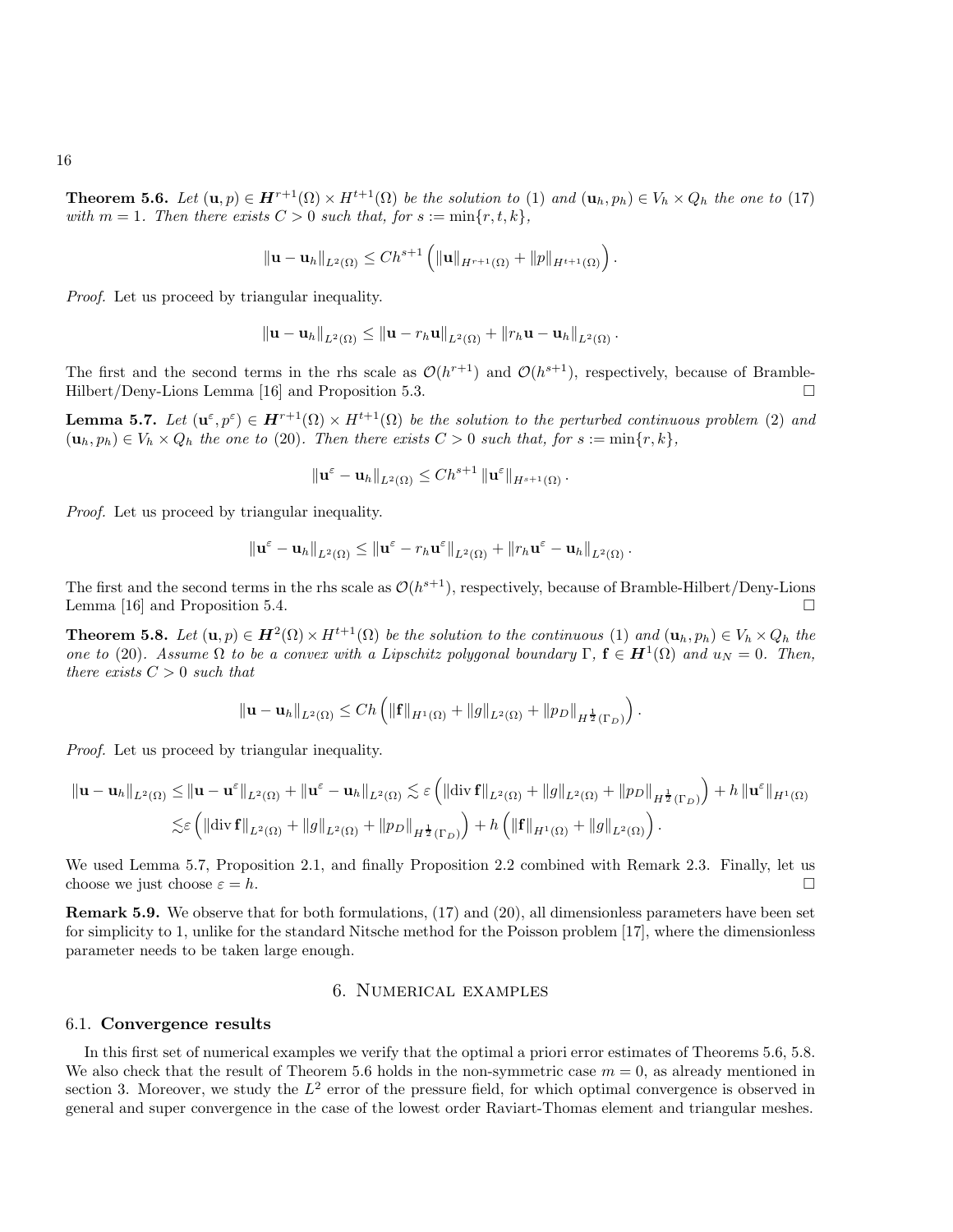Although Theorem [5.8](#page-15-2) guarantees us optimal a priori error estimates for the discretization [\(20\)](#page-8-1) only with the lowest order Raviart-Thomas element, numerical results show that we have optimal convergence rates also for higher orders.

### <span id="page-16-1"></span>6.1.1. Unit square with triangular meshes

We approximate the Darcy problem in the unit square  $\Omega = (0, 1)^2$  using a family of triangular meshes, with weakly enforced Neumann boundary conditions on the whole boundary, using as manufactured solutions

$$
\mathbf{u}_{ex} = \begin{pmatrix} x\sin(x)\sin(y) \\ \sin(x)\cos(y) + x\cos(x)\cos(y) \end{pmatrix}, \qquad p_{ex} = x^3y - 0.125.
$$

<span id="page-16-0"></span>Note that  $u_{ex}$  is divergence-free. The numerical results are in Figures [1,](#page-16-0) [2](#page-17-0) and [3.](#page-17-1)



FIGURE 1. Convergence errors in the "unit square" using [\(17\)](#page-8-0) with  $m = 1$  with triangular meshes.

#### <span id="page-16-2"></span>6.1.2. Unit circle with triangular meshes

Now, we consider the unit circle  $\Omega = \{(x, y) \in \mathbb{R}^2 : x^2 + y^2 \le 1\}$  which is meshed using triangles. We weakly impose the essential boundary conditions on the boundary and consider the following reference solutions:

$$
\mathbf{u}_e x = \begin{pmatrix} \frac{1}{10} e^x \sin(xy) \\ x^4 + y^2 \end{pmatrix}, \qquad p_{ex} = x^3 \cos(x) + y^2 \sin(x).
$$

This time div  $\mathbf{u}_{ex} = 2y + \frac{1}{10} (e^x \sin(xy) + ye^x \cos(xy))$ . See Figures [4,](#page-18-0) [5](#page-18-1) and [6.](#page-19-0)

### <span id="page-16-3"></span>6.1.3. Unit square with quadrilateral meshes

Let us consider the unit square  $\Omega = (0, 1)^2$  meshed using quadrilaterals. We impose natural boundary conditions on  $\{(x, y): 0 \le x \le 1, y = 0\}$  and essential boundary conditions everywhere else in a weak sense. The reference solutions are:

$$
\mathbf{u}_{ex} = \begin{pmatrix} \cos(x)\cosh(y) \\ \sin(x)\cosh(y) \end{pmatrix}, \qquad p_{ex} = -\sin(x)\sinh(y) - (\cos(1) - 1)(\cosh(1) - 1).
$$

We have div  $u_{ex} = 0$ . For the numerical results we refer to Figures [7,](#page-19-1) [8](#page-20-0) and [9.](#page-20-1)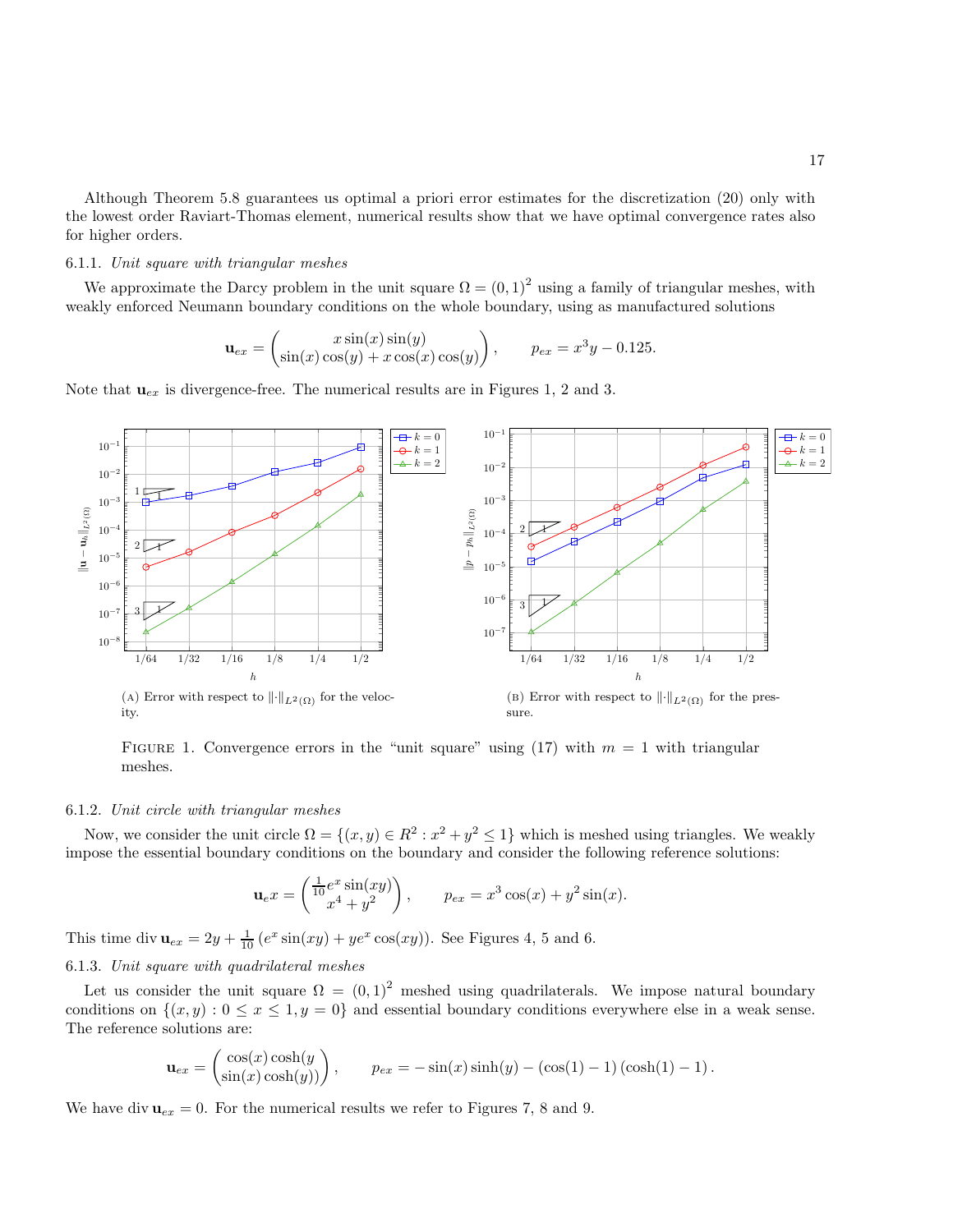<span id="page-17-0"></span>

FIGURE 2. Convergence errors in the "unit square" using  $(17)$  with  $m = 0$  with triangular meshes.

<span id="page-17-1"></span>

FIGURE 3. Convergence errors in the "unit square" using  $(20)$  with triangular meshes.

### <span id="page-17-2"></span>6.1.4. Quarter of annulus with quadrilateral isoparametric elements

Let us consider the quarter of annulus centered in the origin with inner and outer radii, respectively,  $r = 1$ and  $R = 2$ , discretized using quadrilateral isoparametric elements [\[12\]](#page-30-14). We impose natural boundary conditions on the straight edges  $\{(x, y) : 1 \le x \le 2, y = 0\}$  and  $\{(x, y) : x = 0, 1 \le y \le 2\}$  and weak essential boundary conditions on the curved ones. The manufactured solutions are:

$$
\mathbf{u}_{ex} = \begin{pmatrix} -xy^2 \\ -x^2y - \frac{3}{2}y^2 \end{pmatrix}, \qquad p_{ex} = \frac{1}{2} (x^2y^2 + y^3),
$$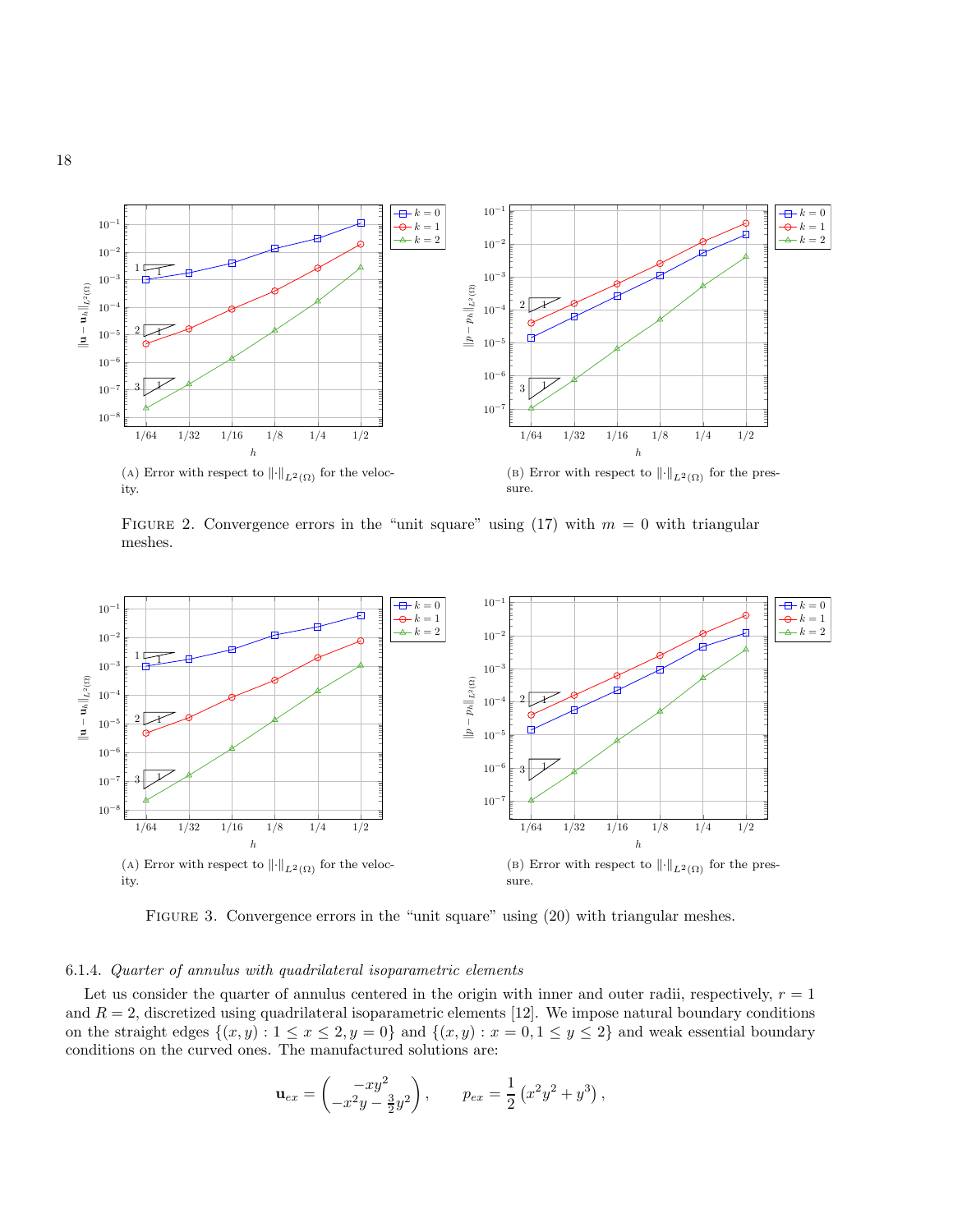<span id="page-18-0"></span>

FIGURE 4. Convergence errors in the "unit circle" using [\(17\)](#page-8-0) with  $m = 1$  with triangular meshes.

<span id="page-18-1"></span>

FIGURE 5. Convergence errors in the "unit circle" using [\(17\)](#page-8-0) with  $m = 0$  with triangular meshes.

with div  $u_{ex} = -x^2 - y^2 - 3y$ . See Figures [10,](#page-21-0) [11](#page-21-1) and [12.](#page-22-0)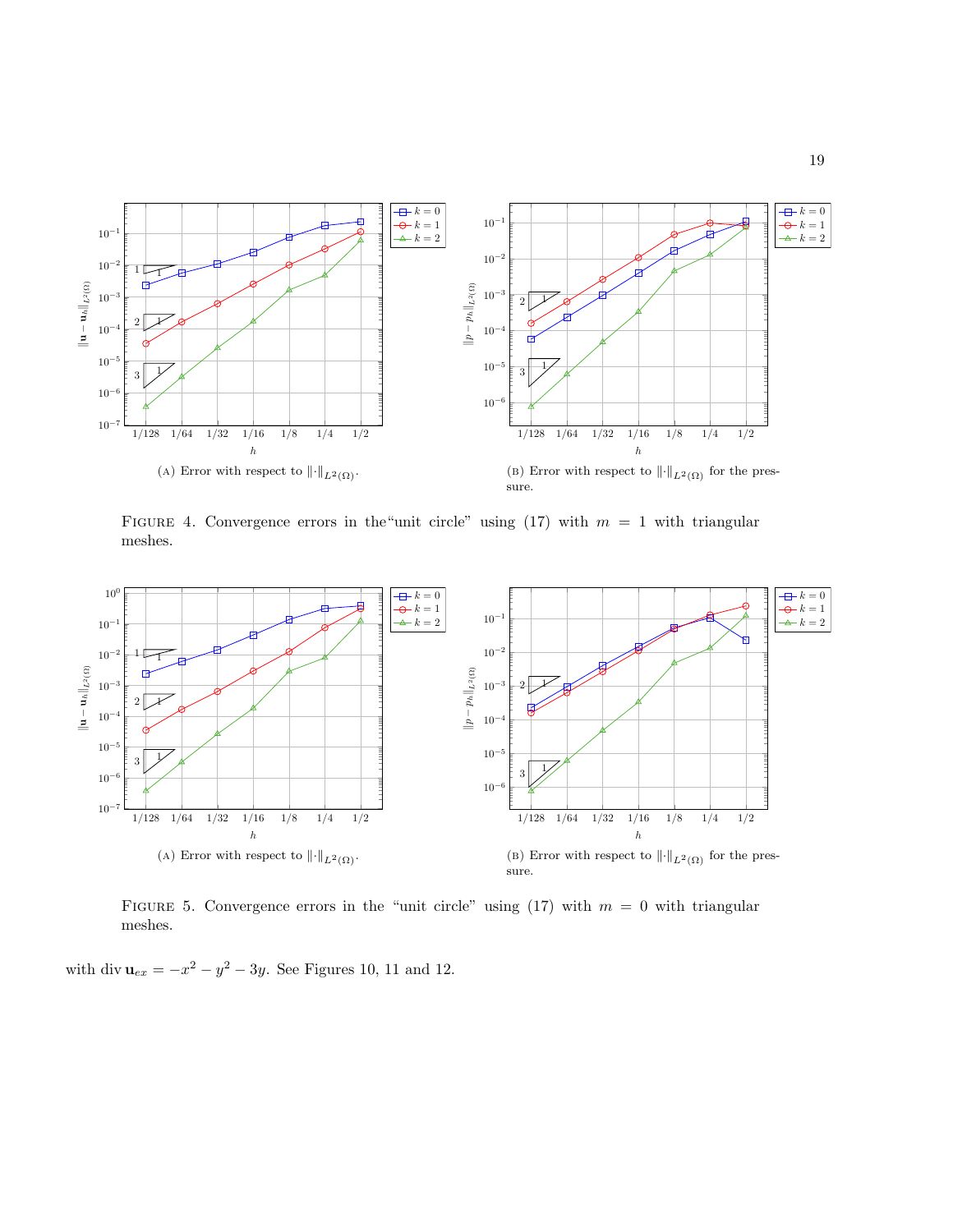<span id="page-19-0"></span>

FIGURE 6. Convergence errors in the "unit circle" using  $(20)$  with triangular meshes.

<span id="page-19-1"></span>

FIGURE 7. Convergence errors in the "unit square" using [\(17\)](#page-8-0) with  $m = 1$  with quadrilateral meshes.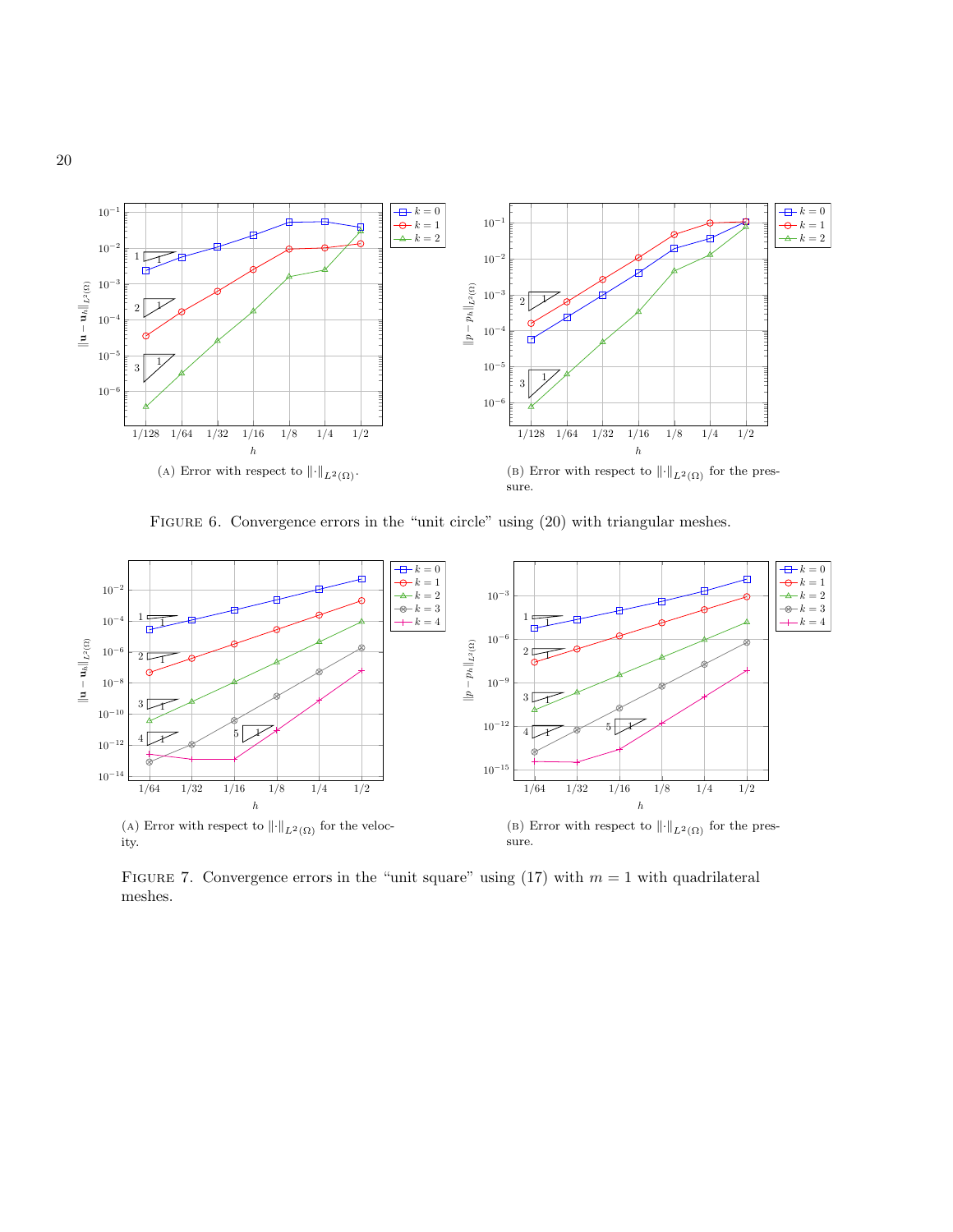<span id="page-20-0"></span>

FIGURE 8. Convergence errors in the "unit square" using [\(17\)](#page-8-0) with  $m = 0$  with quadrilateral meshes.

<span id="page-20-1"></span>

FIGURE 9. Convergence errors in the "unit square" using  $(20)$  with quadrilateral meshes.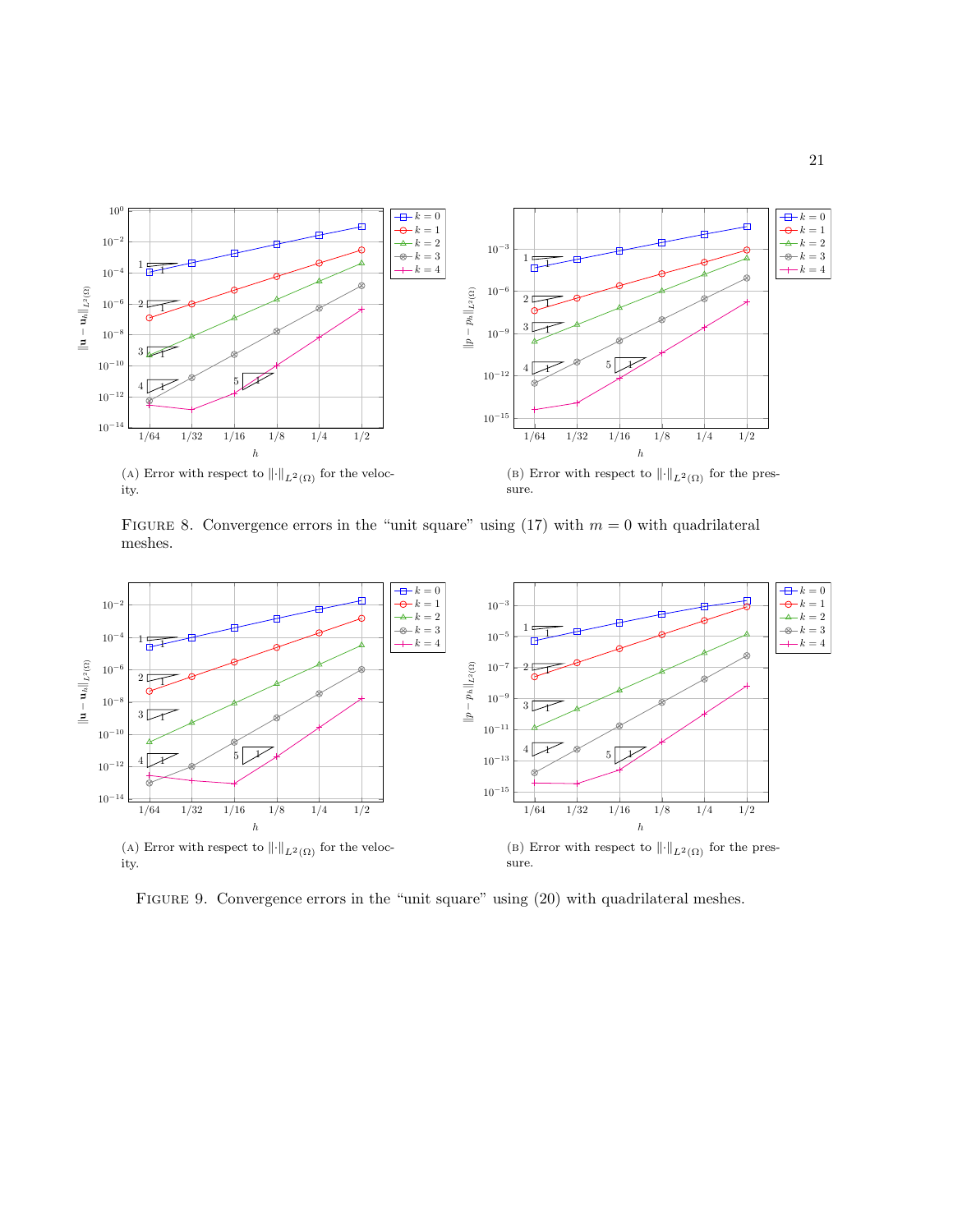<span id="page-21-0"></span>

FIGURE 10. Convergence errors in the "quarter of annulus" using  $(17)$  with  $m = 1$  with isoparametric quadrilateral elements.

<span id="page-21-1"></span>

FIGURE 11. Convergence errors in the "quarter of annulus" using  $(17)$  with  $m = 0$  with isoparametric quadrilateral elements.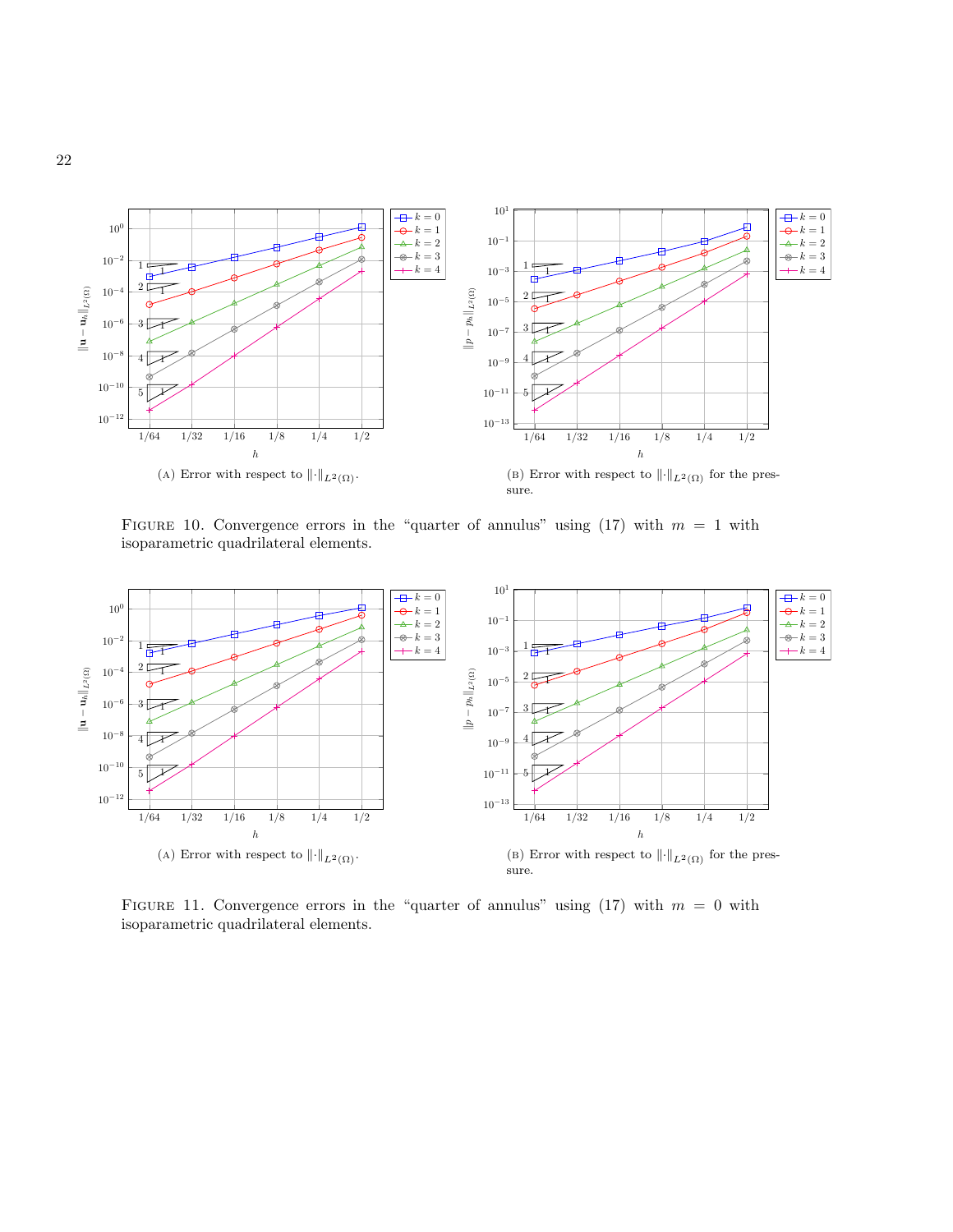<span id="page-22-0"></span>

FIGURE 12. Convergence errors in the "quarter of annulus" using  $(20)$  with isoparametric quadrilateral elements.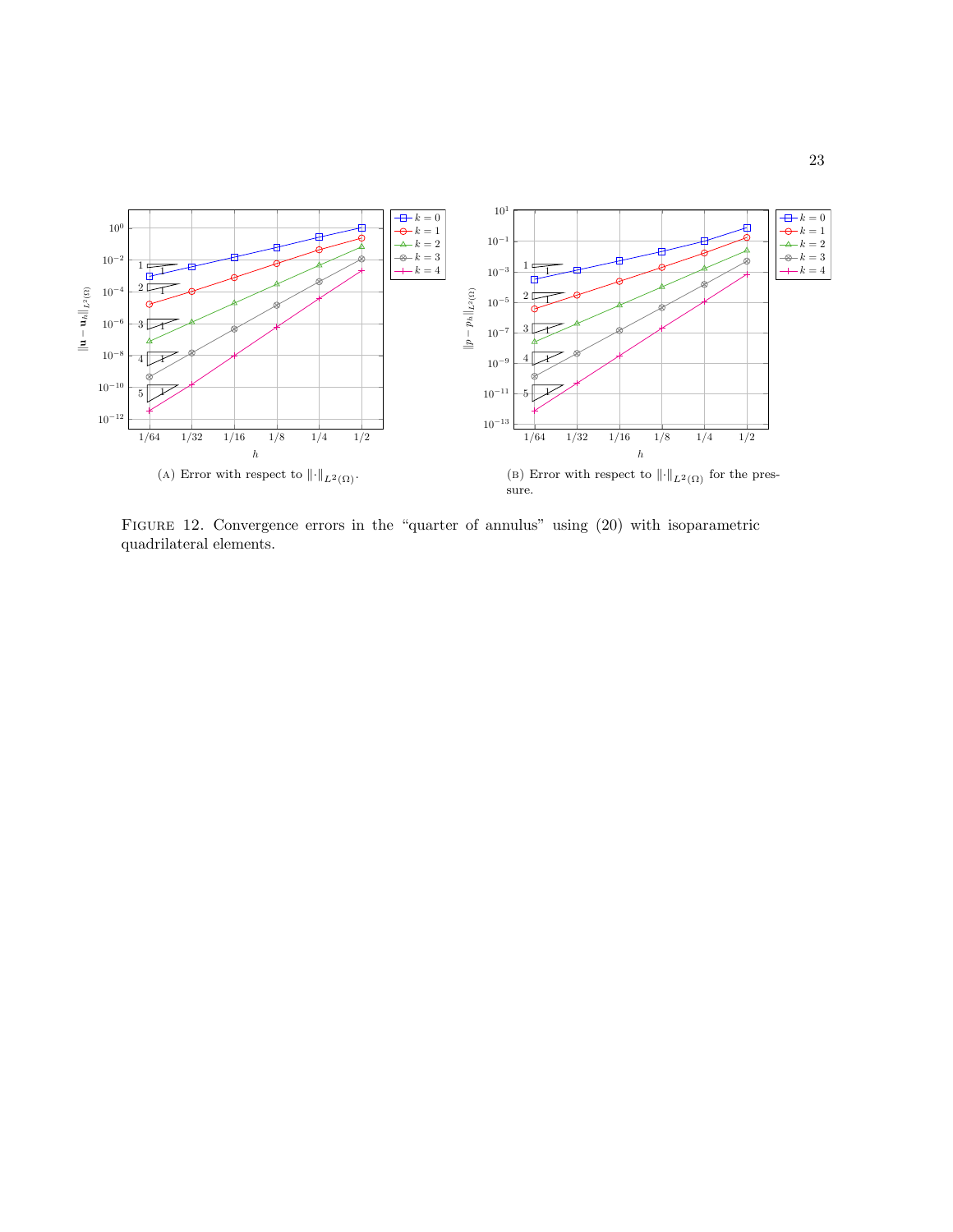## <span id="page-23-0"></span>6.2. A remark about the condition numbers

Proceeding as in [\[10\]](#page-30-15) it would be possible to prove that the  $\ell^2$ -condition number of the stiffness matrix arising from the discretizations [\(17\)](#page-8-0), for both  $m \in \{0, 1\}$ , scales as  $h^{-2}$ , as Figures [13](#page-23-1) and [15](#page-24-0) confirm. The penalty parameter for the weak imposition of the Neumann boundary conditions is the responsible of the deterioration of the conditioning with respect to the standard mixed finite element discretization of the Poisson problem, for which the condition number scales as  $h^{-1}$ . An even worse situation occurs when formulation [\(20\)](#page-8-1) is employed. In this case the condition number scales as  $h^{-(s+2)}$ ,  $s = \min\{r, k\}$ , r being the Sobolev regularity of the exact solution for the pressure field and k the polynomial degree of the Raviart-Thomas discretization, as confirmed by Figures [14](#page-24-1) and [16.](#page-25-0)

In all numerical experiments, we do not detect any particular sensitivity of the convergence of the error of the velocities with respect to  $\gamma$  in the case of method [\(17\)](#page-8-0). On the other hand, it is a different matter altogether as far as the formulation [\(20\)](#page-8-1) is concerned: this time we can realize the influence of  $\gamma$  on the approximation power of the method.

<span id="page-23-1"></span>

Figure 13. Condition numbers in the "unit square" using [\(17\)](#page-8-0) - GeoPDEs.

#### 24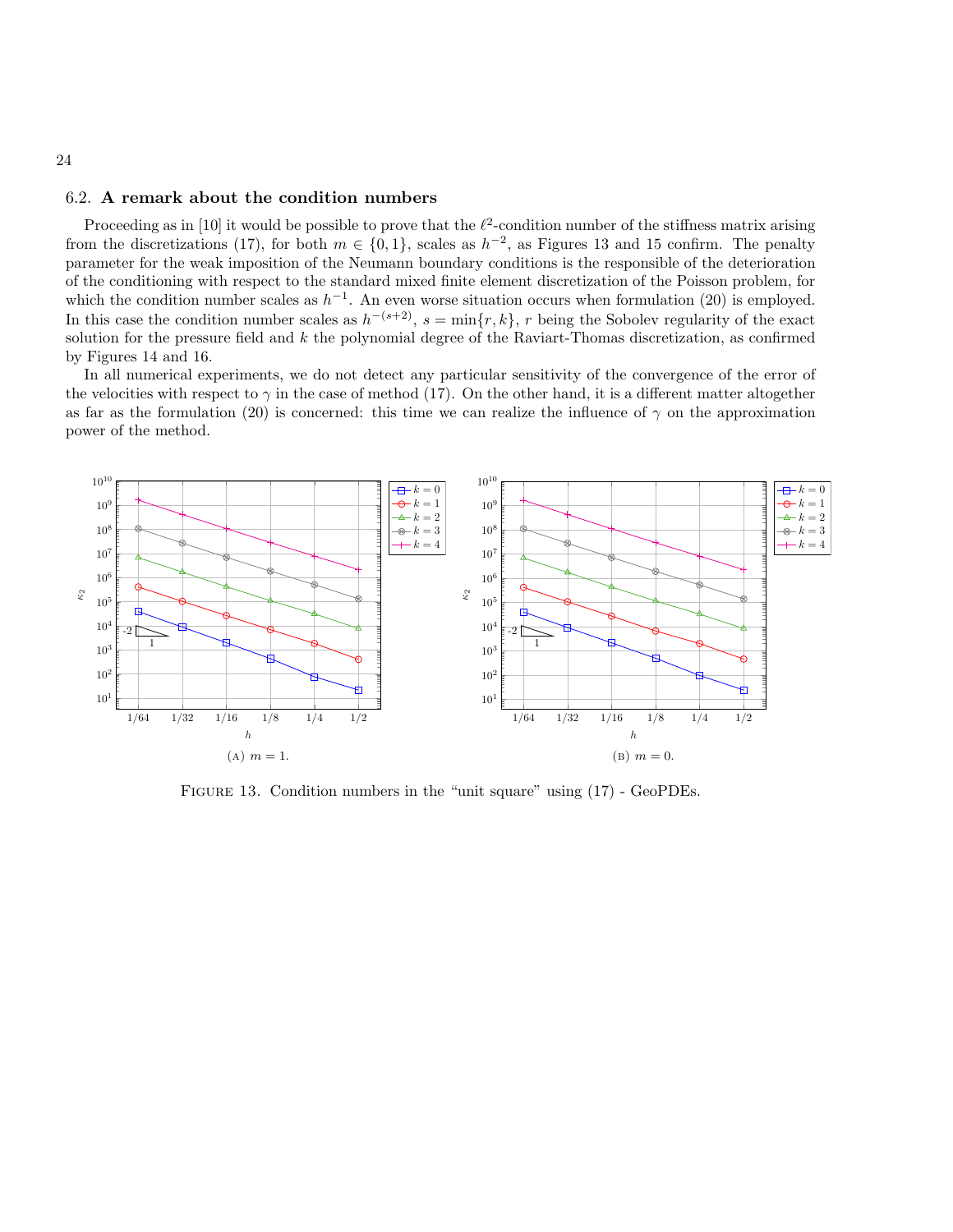<span id="page-24-1"></span>

Figure 14. Condition numbers in the "unit square" using [\(20\)](#page-8-1) - GeoPDEs.

<span id="page-24-0"></span>

Figure 15. Condition numbers in the "quarter of annulus" using [\(17\)](#page-8-0) - GeoPDEs.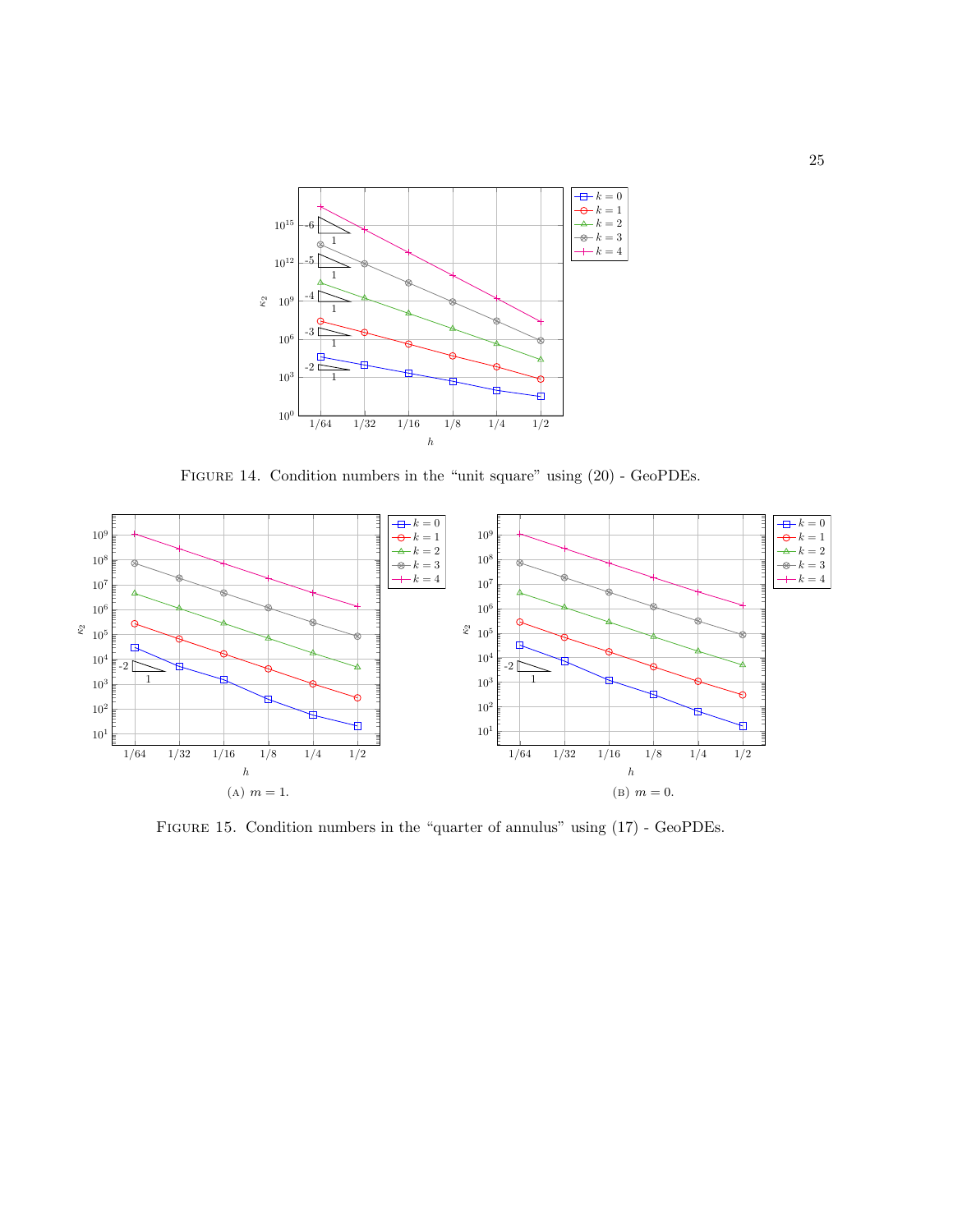<span id="page-25-0"></span>

Figure 16. Condition numbers in the "quarter of annulus" using [\(20\)](#page-8-1) - GeoPDEs.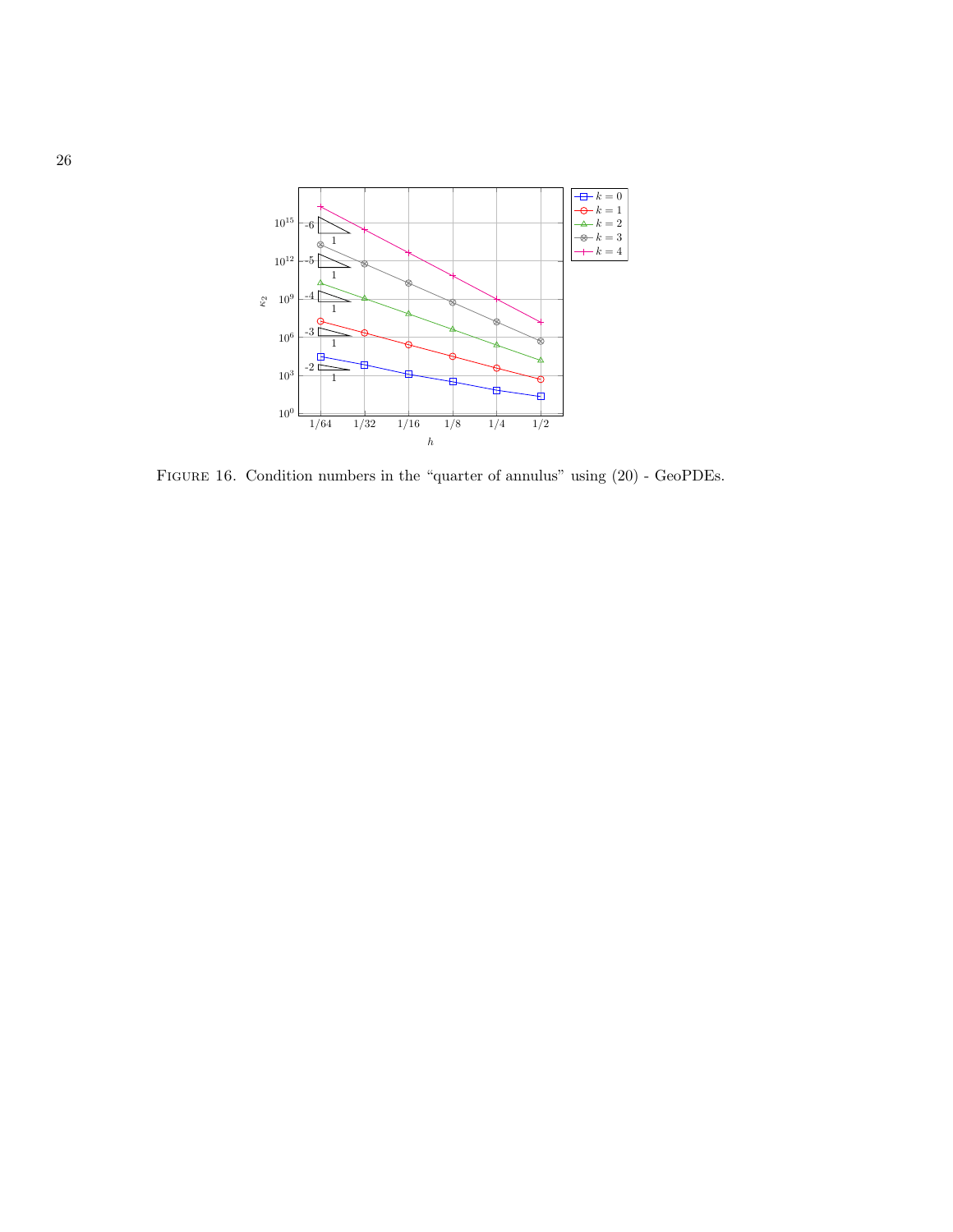### 6.3. The optimality of the penalty parameter

We want to analyze the optimality of the penalty parameter, denoted through this subsection as  $\gamma$ , for both numerical schemes. We consider the Raviart-Thomas element of order  $k = 1$  and compare the numerical results for the  $L^2$ -error of the velocity field with respect to different powers of the mesh-size as penalty parameter. The first set of numerical experiences is performed using triangular meshes, then we move to quadrilaterals.

To obtain Figures [17](#page-26-0) and [18](#page-26-1) the same setting of subsection [6.1.1](#page-16-1) is employed. Then, in Figures [19](#page-27-0) and [20,](#page-27-1) we move to the configuration of subsection [6.1.2.](#page-16-2) Finally, in Figures [21,](#page-28-0) [22](#page-28-1) and [23,](#page-29-0) [24](#page-29-1) we use, respectively, the settings of subsections [6.1.3](#page-16-3) and [6.1.4.](#page-17-2)

<span id="page-26-0"></span>

<span id="page-26-1"></span>FIGURE 17. Compare  $L^2$ -errors for the velocity in the "unit square" using [\(17\)](#page-8-0) with respect to different values of the penalty parameter  $\gamma$  with triangular elements.



FIGURE 18. Compare  $L^2$ -errors for the velocity in the "unit square" using [\(20\)](#page-8-1) with respect to different values of the penalty parameter  $\gamma$  with triangular elements.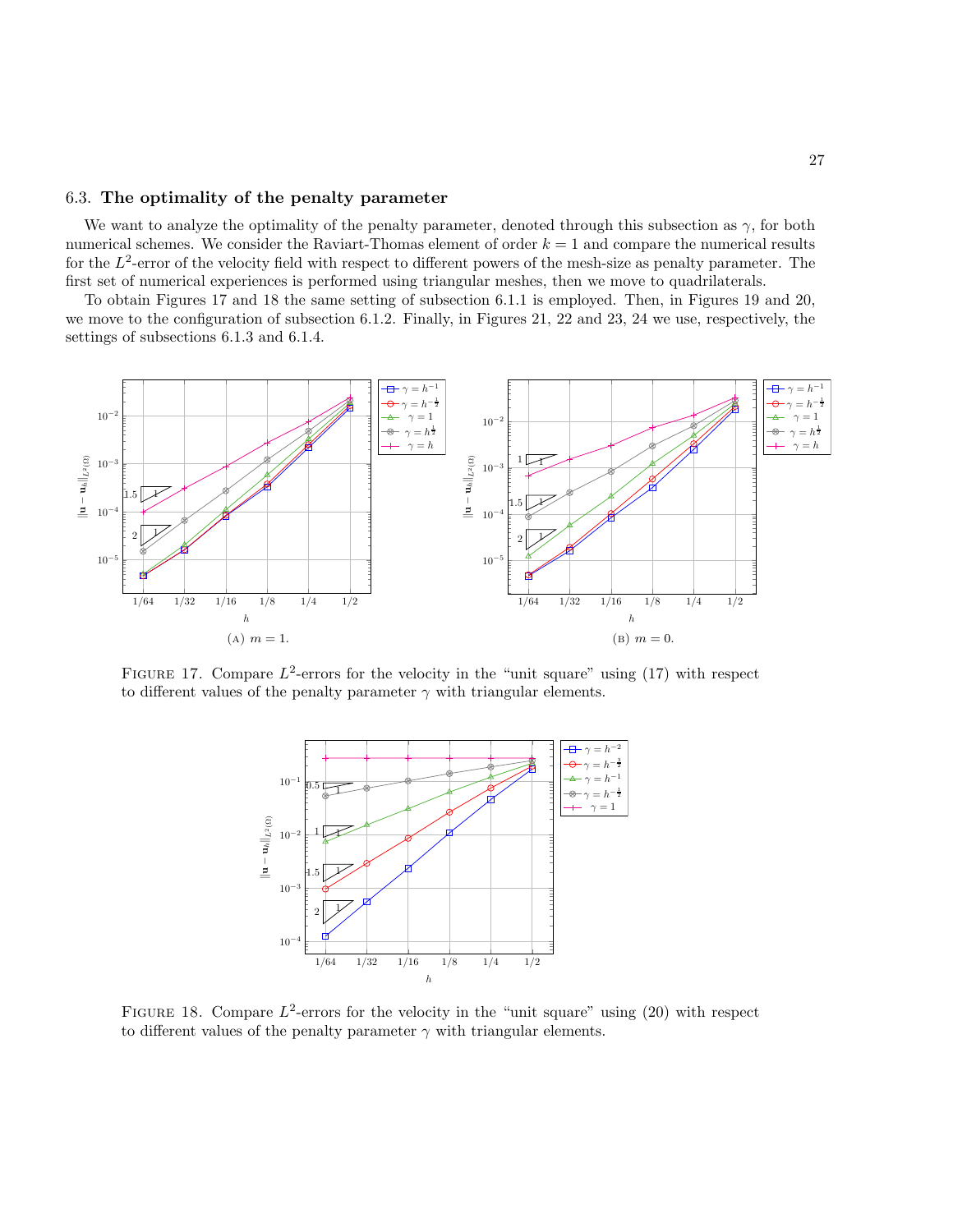<span id="page-27-0"></span>

<span id="page-27-1"></span>FIGURE 19. Compare  $L^2$ -errors for the velocity in the "unit circle" using [\(17\)](#page-8-0) with respect to different values of the penalty parameter  $\gamma$  with triangular elements.



FIGURE 20. Compare  $L^2$ -errors for the velocity in the "unit circle" using [\(20\)](#page-8-1) with respect to different values of the penalty parameter  $\gamma$  with triangular elements.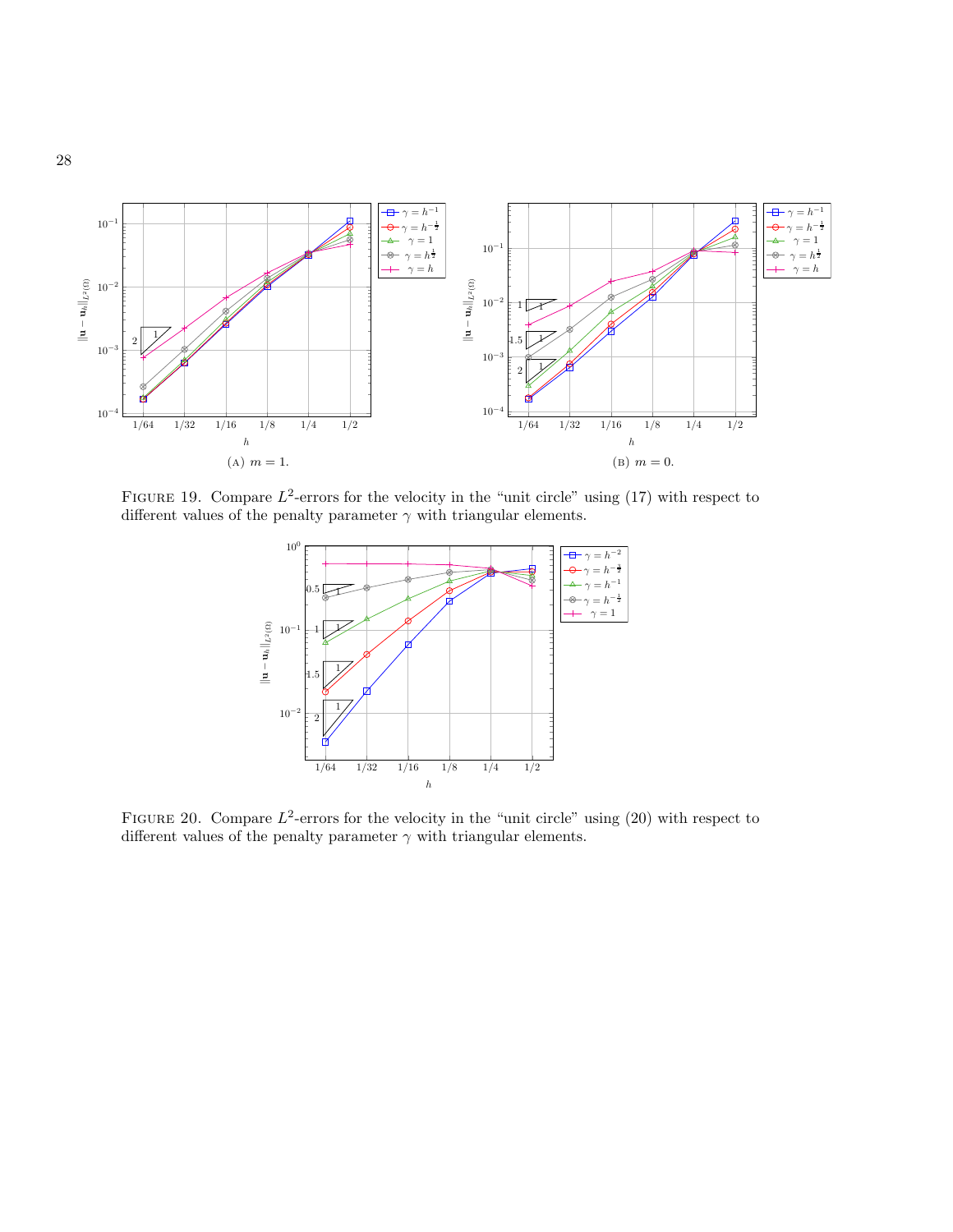<span id="page-28-0"></span>

<span id="page-28-1"></span>FIGURE 21. Compare  $L^2$ -errors for the velocity in the "unit square" using [\(17\)](#page-8-0) with respect to different values of the penalty parameter  $\gamma$  with triangular elements.



FIGURE 22. Compare  $L^2$ -errors for the velocity in the "unit square" using [\(20\)](#page-8-1) with respect to different values of the penalty parameter  $\gamma$  with quadrilateral elements.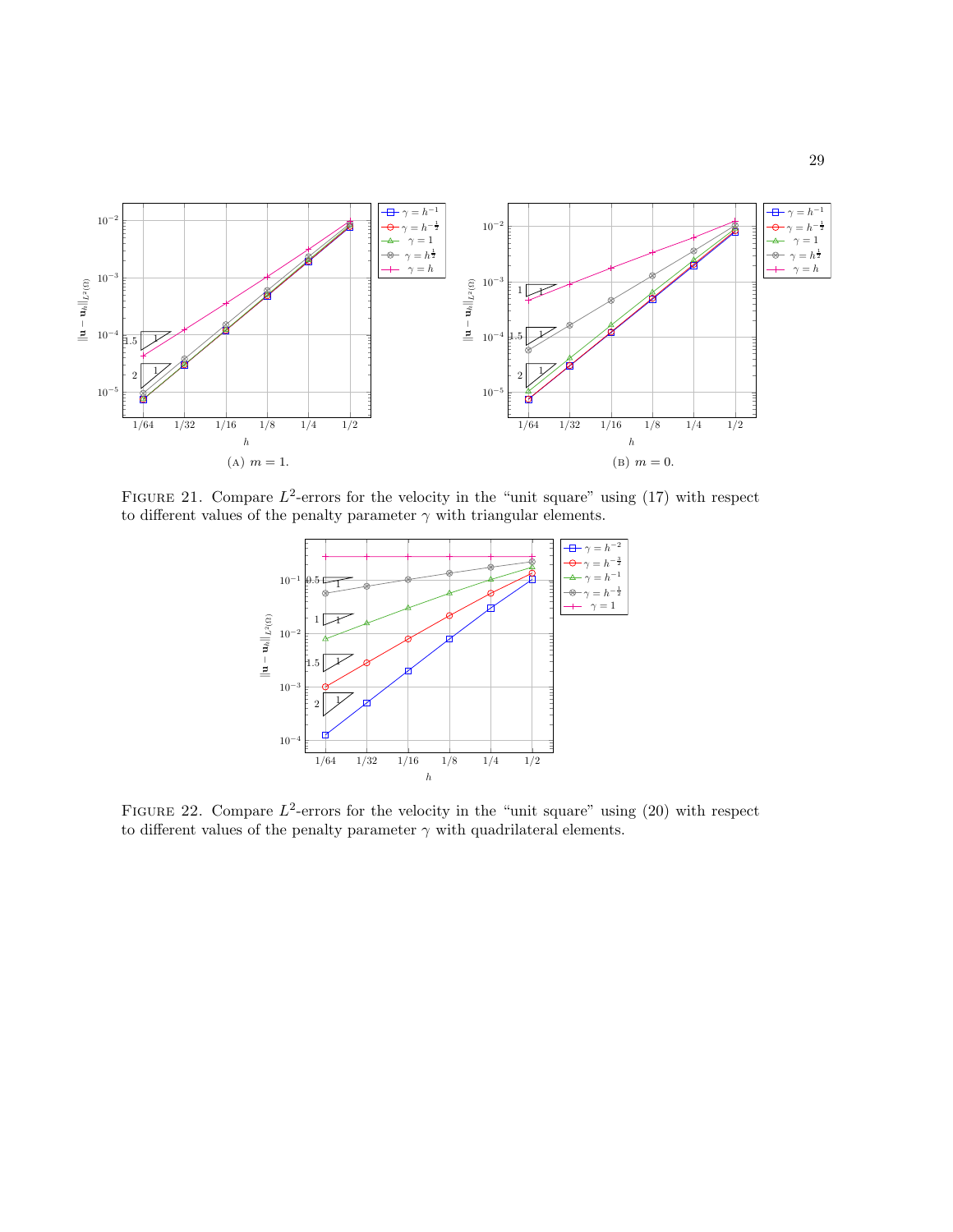<span id="page-29-0"></span>

<span id="page-29-1"></span>FIGURE 23. Compare  $L^2$ -errors for the velocity in the "quarter of annulus" using [\(17\)](#page-8-0) with respect to different values of the penalty parameter  $\gamma$  with quadrilateral elements.



FIGURE 24. Compare  $L^2$ -errors for the velocity in the "quarter of annulus" using [\(20\)](#page-8-1) with respect to different values of the penalty parameter  $\gamma$  with quadrilateral elements.

...